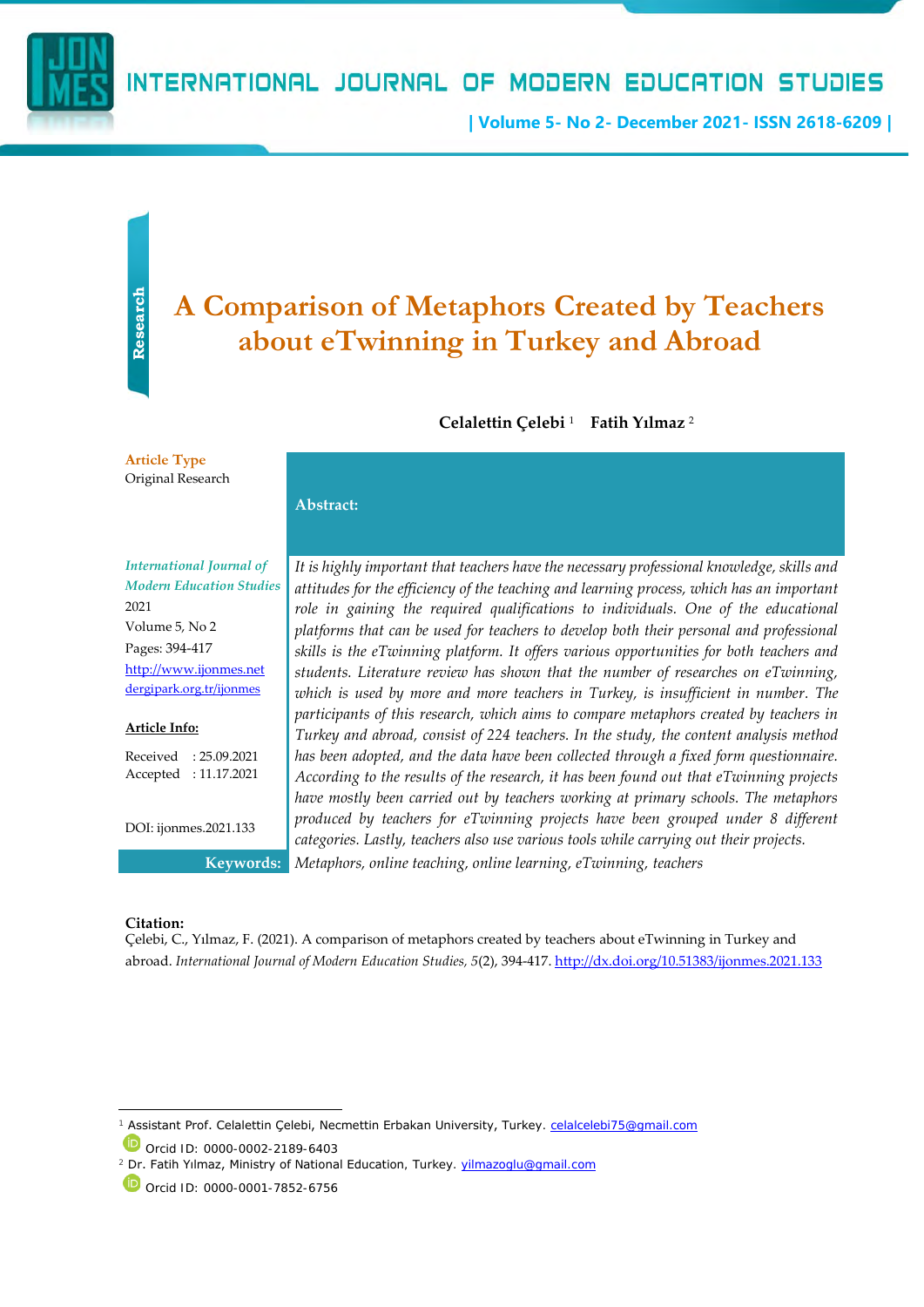# **INTRODUCTION**

The use of technology in education is in the spotlight in recent decades and massive advances in technology have considerably changed the quality of learning and the way of teaching. E-learning approaches and methods can be examples to these advances. One of the best examples to e-learning activities can be eTwinning projects which first started as an internet platform providing activities from shared projects for schools at national and international levels, collaborative spaces and professional development opportunities for teachers (Galvin, 2006; Güzel et al., 2010; Kearney & Velázquez, 2015).

eTwinning was launched on the 14th of January, 2005, in the beginning, to enable partnerships between preuniversity education institutions in Europe. In time, the portal "www.etwinning.net" became a community of schools in Europe (Akıncı, 2018; Gençtürk Erdem, 2021; Velea, 2011). Turkey has become a part of this programme on the 18th of February, 2009, and since then, eTwinning projects are quite popular among Turkish teachers. Statistics, also, confirm this popularity among the teachers. In Turkey, as of June 2021, the number of schools enrolled in the project is around 52000, the number of teachers enrolled is around 285000, and the number of completed projects is around 50000, and these numbers are increasing each and every day (Erasmus+, n.d.).

Moreover, the eTwinning portal is highly useful for its users. For instance, the participants of the portal can share educational materials by means of portal tools. Since an eTwinning project is completely out of charge, every school, every teacher and every student can sign up the portal. All the tools in the portal are accessible for its users. The use of tools is not limited to the tools available on the portal as well. Users can also make use of their own tools.

An eTwinning project can start anytime during the year. Although there are no limits regarding the duration of a project, they usually last between 6 to 12 months, and if necessary, they can last even longer (Ministry of National Education, n.d.a). The projects can be carried out with at least two partners from two different schools, but the number of partners may increase as well. To improve the project, partners discuss the stages of the project in the course of the time (Gajek, 2010; Gençtürk Erdem, 2021).

In essence, eTwinning projects include school partnerships, and online activities between partners (Akdemir, 2017; Başaran et al., 2020). Additionally, some other goals of eTwinning are to involve teachers and students in new learning and teaching activities and the creation of different educational out products involving new educational technologies and cooperative development. Moreover, in the long term, it aims to improve teachers' and students' ability to use digital technologies, their communicative skills, knowledge and intercultural dialogue (Velea, 2011, p. 142).

Some contributions of eTwinning projects to teachers can be; having an idea about educational practices in different national schools or schools in Europe, getting a chance to

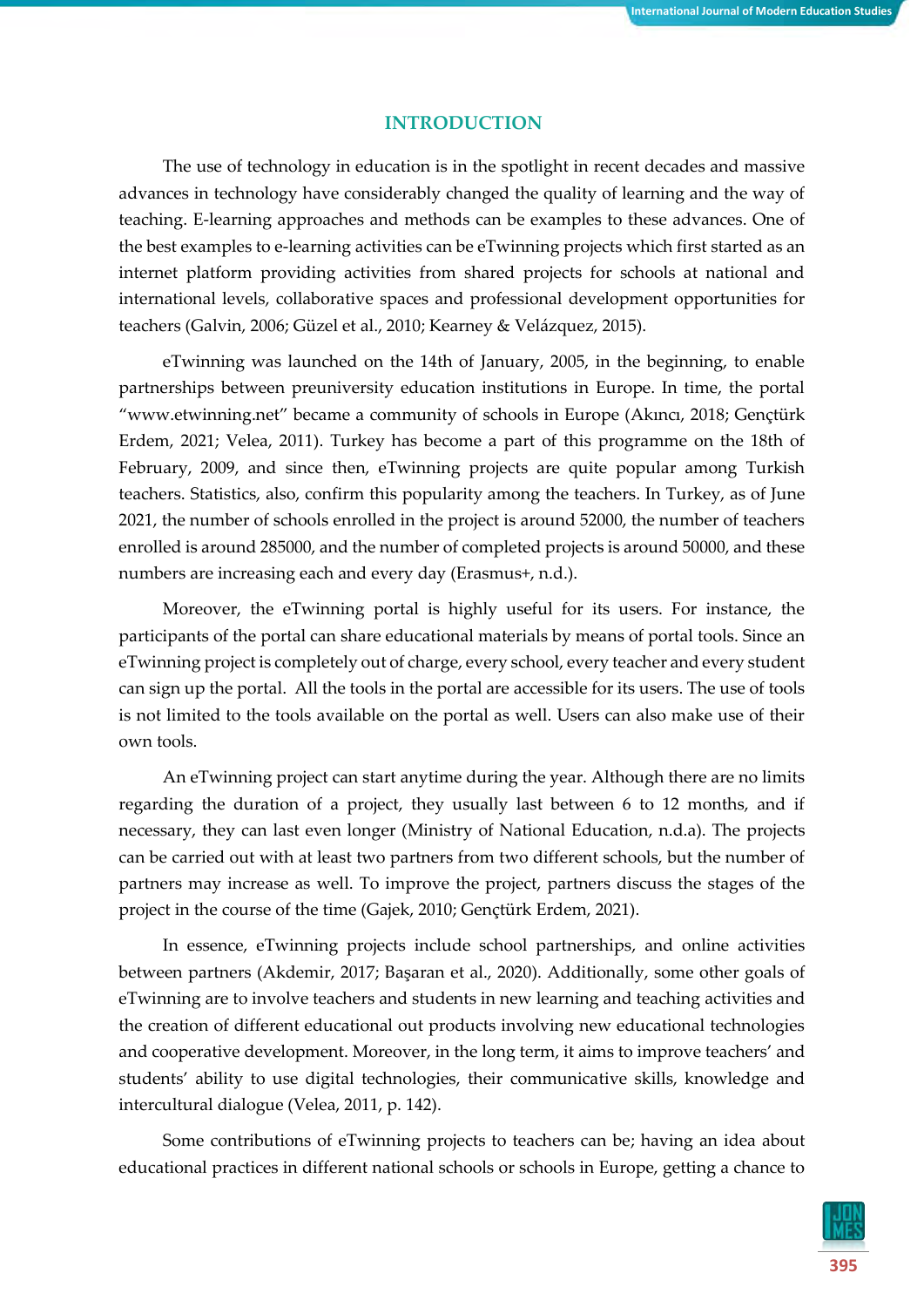improve their foreign language, using information technologies during the courses, being able to make the courses fun and professional self-improvement. The projects also contribute to the students as well. Some of the contributions can be; getting motivated for the course, getting to know different cultures, having a chance to practice the foreign language, using technology for educational purposes and being more participant in the courses (Ministry of National Education, n.d.b).

In schools where eTwinning projects are carried out, teachers, principals and all the school members are encouraged to share good practices in order to improve teaching and learning experiences (Licht et al., 2020, p. 6). That's to say, the projects give the partners an opportunity to learn from each other. To sum up, eTwinning projects, going beyond the borders, can be highly beneficial for teachers, school principals and students who want to share their ideas and experiences with the project partners to enhance their teaching methods and getting aware of new approaches in education (Avcı, 2021; Gilleran, 2019).

On the other hand, recently, there has been an explosion in the number of studies dealing with metaphors. A significant part of researches carried on metaphors suggest that metaphors are not just figures of speech, but they are specific mental mappings that influence how people think, and imagine in everyday life (Gibbs, 1999, p. 309). According to studies, the word metaphor comes from the Greek word "metapherein". Meta means "to change" and phrein means "to bear". Using the metaphor as a "change bearing" agent helps people adapt what they know into new contexts (Levine, 2005, p. 172).

Metaphors, involve an active, partial transformation of one kind of thing that is the topic, under the guidance of another kind of thing, the vehicle (Dent-Read & Szokolszky, 1993, p. 227). In different disciplines there may be different definitions of a metaphor. However, it can simply be defined as "an implicit comparison, one which calls attention to similarities between two things by speaking of one thing as if it were another" (Carlson, 2001, p. 49). In addition to being freedom for the narrator (Ülker, 2018, p. 1) metaphors connote rich images of the things being described. They can clearly deliver just a single idea or a set of experiences. Today metaphors are accepted as highly accurate descriptions of the speaker's perceptions. When we talk about our problems, our emotions, our desires, our relationships, we are likely to use metaphors to describe how deep and complex they are (Tompkins & Lawley, 2002).

#### **Purpose of the research**

This research aims to determine and compare the perceptions of teachers in Turkey and abroad about eTwinning through metaphors, and with this aim, it seeks answers to the following questions:

1. Which metaphors do teachers in Turkey and abroad use to explain their perceptions towards eTwinning?

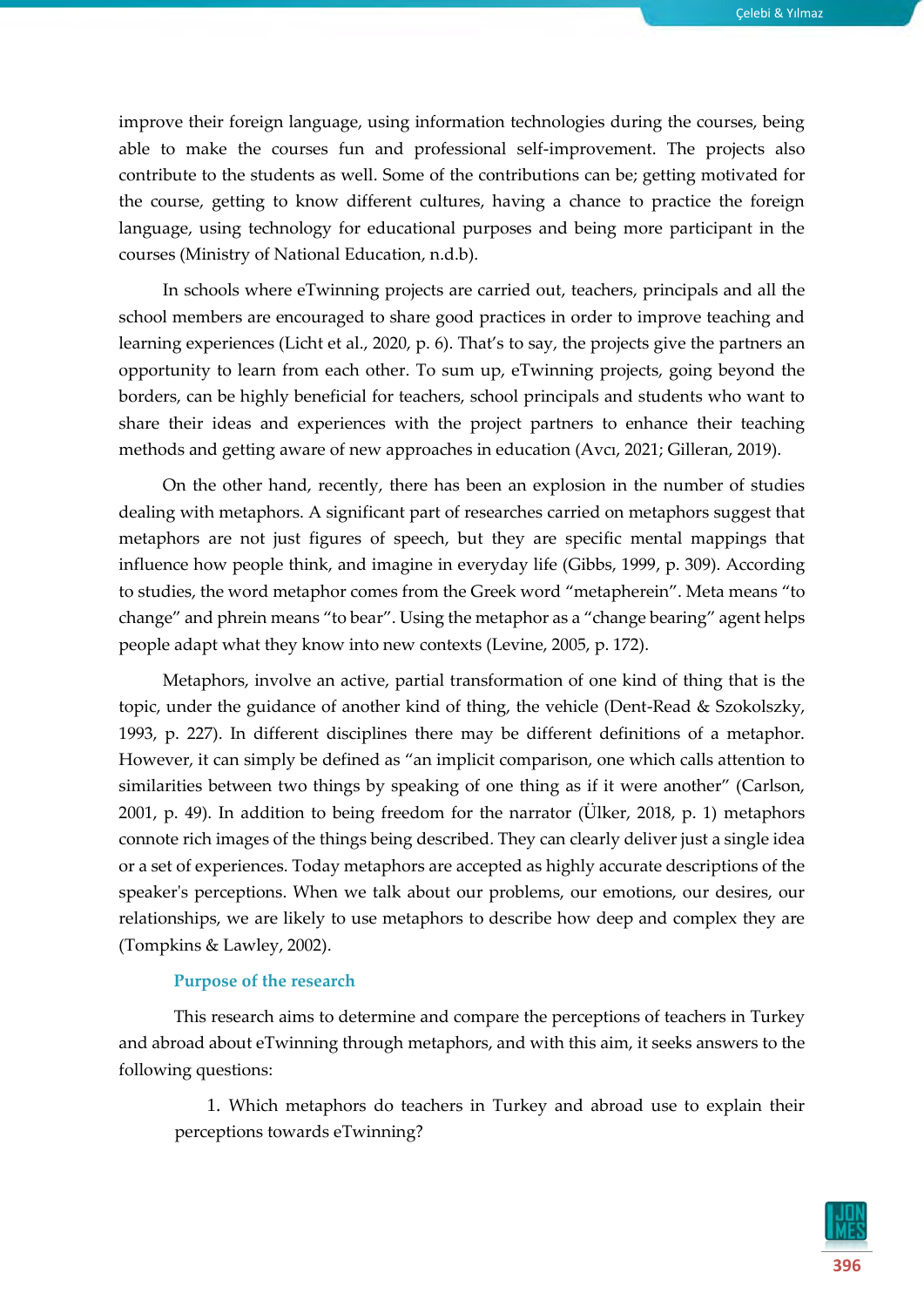2. Under which conceptual categories can the metaphors that teachers in Turkey and abroad developed for eTwinning be categorized in terms of common features?

3. How is the distribution of metaphors in the conceptual categories created?

4. How do conceptual categories in Turkey and abroad differ?

# **METHOD**

This research aims to compare the metaphors about eTwinning created by teachers working for the Ministry of National Education in Turkey and teachers working abroad. Phenomenology has been adopted as a qualitative research design. Phenomenology is the study of experiences from the reflections of the experiencer. The experiencer actively conveys his/her experience about the phenomenon and describes it (Costantino, 2008, p. 116). Data sources in a phenomenological design must be the people who have already experienced the phenomenon in question. For this reason, the participants of this study are teachers who have already taken part in an eTwinning project.

On the other hand, metaphors are not simple ornaments, that's to say, they are not just decorative words, but they are everywhere in the language. They cannot be simply replaced by literal statements (Zhou & Heineken, 2009, p. 25). Therefore, it can be stated that metaphors pervade our lives. Actually, metaphors cannot give us the exact solutions to the problems we face in life, but they definitely help us become aware of various new points of view (Guilherme & Freitas, 2018, p. 947). Metaphors can lead people think and interpret things or events in different ways. Thus, in this research, teacher perceptions of eTwinning in Turkey and abroad, the meanings they attribute to it, and the expressions they put forward as the reasons for creating and using those metaphors have been investigated.

#### *Participants*

Sampling is thought to have a critical role on the quality of any research. In this research purposeful sampling, also known as the judgement sampling, method has been adopted. This is the most common sampling technique in qualitative researches. In this technique the researcher selects the most productive sample to answer the research questions (Marshall, 1996, p. 523). Additionally, researchers also prefer purposeful sampling to broaden the scope of situations investigated in detail (Bradley, 1993, p. 438). Participants of this research are teachers working at state schools in Turkey and teachers working abroad. They have already taken part in an eTwinning project before and answered the research form voluntarily. Table 1 below shows the demographic information of the participants.

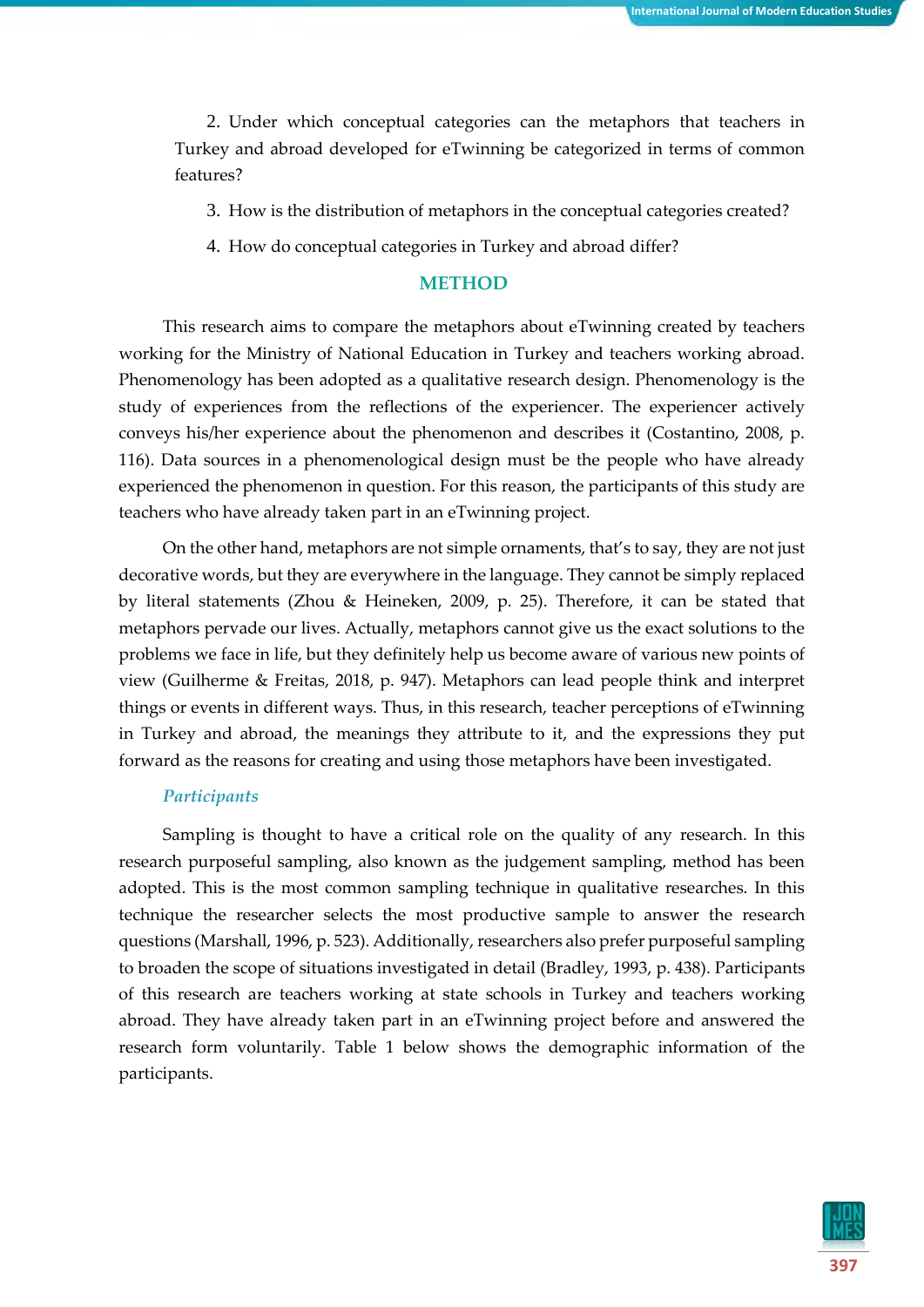|                         |                       | <b>Teachers in Turkey</b> | <b>Teachers Abroad</b> |
|-------------------------|-----------------------|---------------------------|------------------------|
| Gender                  | Male                  | 27                        | 13                     |
|                         | Female                | 87                        | 97                     |
|                         | Pre-School            | 16                        | 9                      |
| <b>Type of School</b>   | <b>Primary School</b> | 61                        | 44                     |
| <b>Currently Served</b> | Middle School         | 16                        | 23                     |
|                         | High School           | 21                        | 34                     |
|                         | 1-5 Years             | $\mathbf{1}$              | 9                      |
|                         | 6-10 Years            | 20                        | 6                      |
| <b>Job Seniority</b>    | 11-20 Years           | 69                        | 34                     |
|                         | 20 Years or More      | 24                        | 58                     |
|                         | Total                 | 114                       | 110                    |
|                         | Participants in       |                           | 224                    |
|                         | <b>Total</b>          |                           |                        |

*Demographic information of participants*

Sample size is one of the important questions of a researcher. In order to get reliable results, the researcher must determine the appropriate sample size or number of participants for the research (Yılmaz, 2019, p. 8-9). Some researchers think that sample size is not a big matter for qualitative researches since it does not require statistical generalizations as in quantitative researches (Boddy, 2016, p. 427). Considering the minimum sample size in qualitative researches Morse (1994) suggests that phenomenological researches aiming to distinguish participant experiences need about six participants, ethnographies and grounded theory studies need minimum participants of 30 to 50, and qualitative ethological studies need minimum participants of 100 to 200 (Sandelowski, 1995, p. 182). Taking the minimum sample size requirements in qualitative studies it is clear that participant number of this research meets the requirements above.

# *Data Collection*

Data collection has been carried out through google forms by means of a semistructured interview form. In the questionnaire, the participants of the study have been asked to complete the phrases, "eTwinning is ……" "because ……". In the interview form, the first phrase requires the participants to make an analogy and the second phrase requires them to express the reason for their analogy. Since the form allows no missing values, all of the participants completed the form thoroughly.

# *Analysis of Data*

Choosing the appropriate analysis method is always crucial for any research. In the analysis of the data, qualitative content analysis, one of the most widely preferred

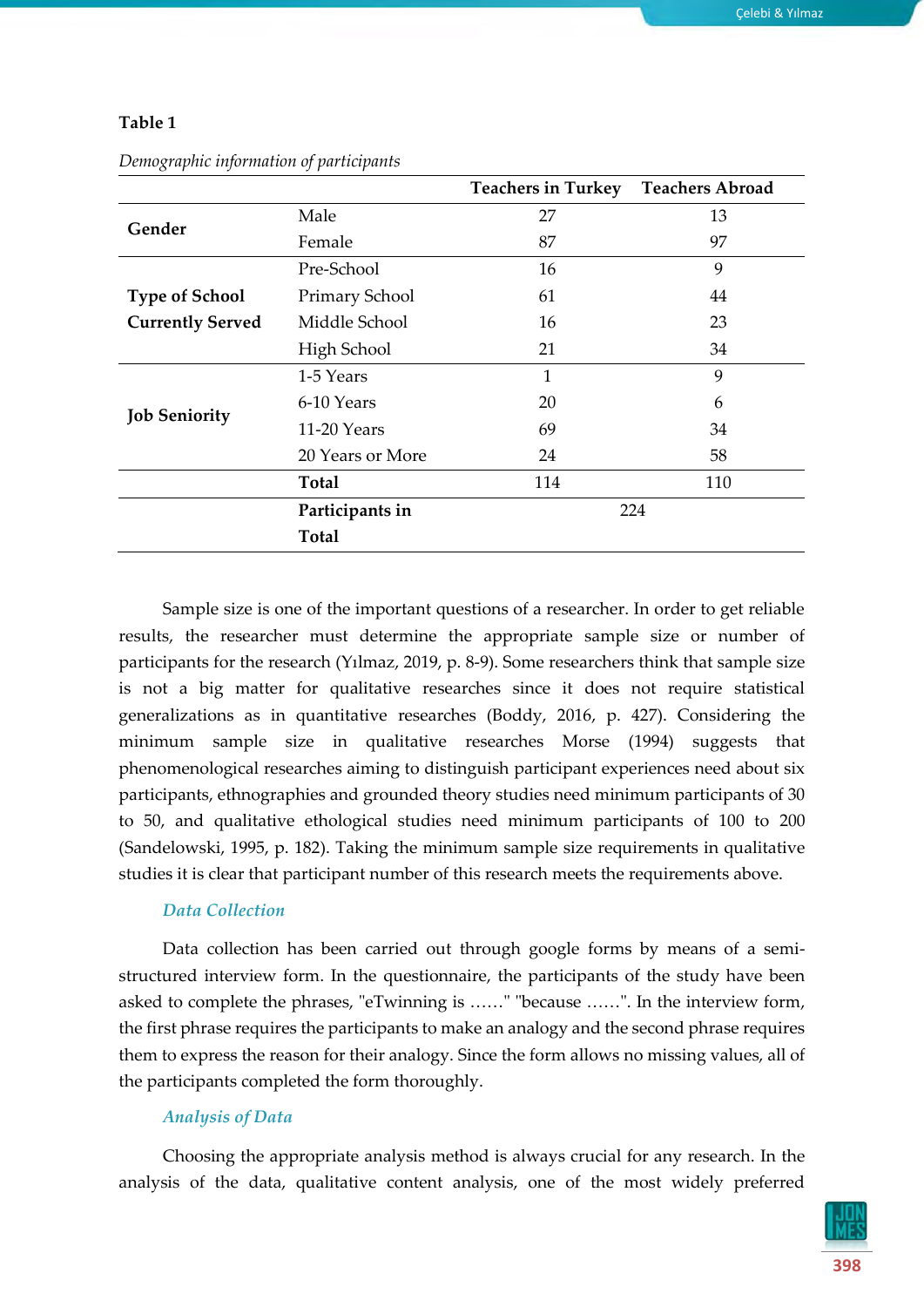techniques, has been adopted. Although there are no universal rules about how to use content analysis (Cavanagh, 1997, p. 8), it briefly aims to classify the research data into categories representing similar meanings (Moretti et al., 2011, p. 420). However, content analysis is more than counting words and analysing research data with the aim of classification. The goal of the technique is "to provide knowledge and understanding of the phenomenon under study" (Hsieh & Shannon, 2005, p. 1278). First, in the analysis of data, participant answers to the phrases "eTwinning is …because …" have been considered as metaphors. Then, similar expressions have been grouped and nodes have been formed. In the light of the nodes, categories have been created.

In order to find out the reliability of the research, a consistency analysis has also been done. For that purpose, both researchers took part in this stage. Using the research data, researchers created the conceptual categories. Then the researchers consulted an expert on qualitative studies. They asked the expert match the metaphors with the conceptual categories. Miles and Huberman, (1994) offers that reliability analysis in qualitative studies can be calculated by (Reliability = Number of agreements / Number of agreements + disagreements) formula (O'Connor & Joffe, 2020, p. 8). It is recommended that interrater agreement should not be less than  $90\%$  (Leclerc & Dassa, 2010, p. 83). According to this formula, coding reliability has been found to be %91 and finally, 8 number of categories have come out. These are "Different View Point, Exploratory View, Cooperation, Education, Values, Analytical View, Emotionality, and Negative View".

#### *Ethical Issues*

The research data have been collected, anonymously, by means of Google forms. The first part of the data collection tool had a consent form and informed the participants about the study.

Additionally, the researchers followed all the rules stated in "Higher Education Institutions Scientific Research and Publication Ethics Directive" and they avoided all the actions stated under the title "Actions against Scientific Research and Publication Ethics", which is the second part of the directive aforementioned. Detailed information regarding the ethical documents is below.

Ethical review board name: Necmettin Erbakan University, Social Science Researches Ethics Committee

Date of ethics review decision: 21/05/2021

Ethics assessment document issue number: 2021/311

#### *Findings*

In this part of the study, the findings of the research, metaphors for "eTwinning Projects" produced by teachers in Turkey and abroad, have been presented in tables. Table 2 shows the distribution of metaphors for eTwinning projects.

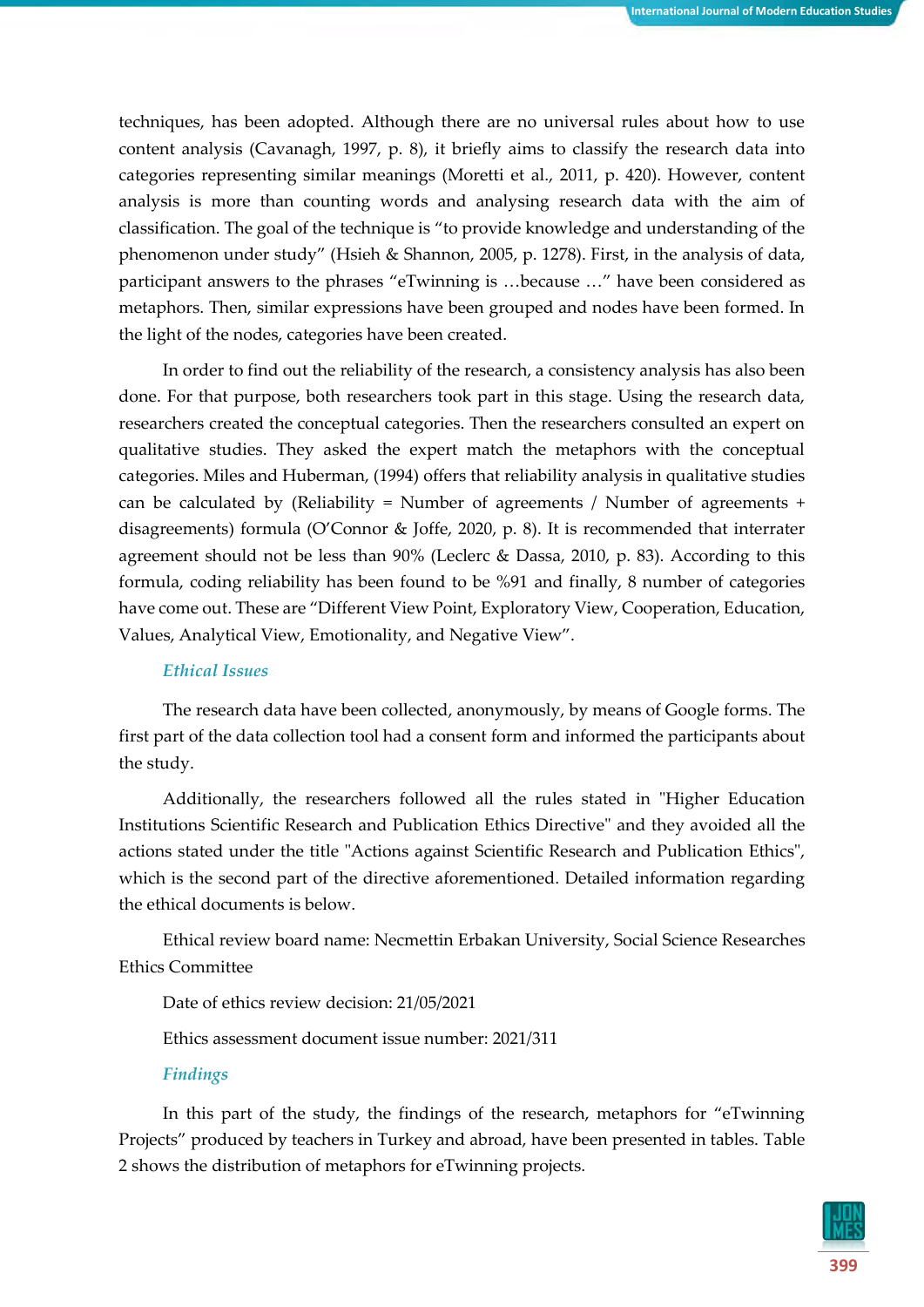# **Table 2:**

*Metaphors for eTwinning projects produced by the participants*

|              | <b>Teachers Abroad</b>       |                |                                    |                | <b>Teachers in Turkey</b> |                |                                    |  |
|--------------|------------------------------|----------------|------------------------------------|----------------|---------------------------|----------------|------------------------------------|--|
|              | SN Metaphors                 | $-f-$          | $\mathbf{0}_{\mathbf{0}}^{\prime}$ | SN             | <b>Metaphors</b>          | -f-            | $\mathbf{0}_{\mathbf{0}}^{\prime}$ |  |
| $\mathbf{1}$ | Window                       | 7              | 6,35                               | $\mathbf{1}$   | Sharing                   | 10             | 8,87                               |  |
| 2            | <b>Bridge</b>                | 5              | 4,54                               | 2              | Improving                 | 5              | 4,39                               |  |
| 3            | Learning                     | 4              | 3,63                               | 3              | School                    | $\overline{4}$ | 3,51                               |  |
| 4            | Being twins with others      | $\mathfrak{Z}$ | 2,72                               | $\overline{4}$ | Innovation                | $\overline{4}$ | 3,51                               |  |
| 5            | Dream                        | 3              | 2,72                               | 5              | Door                      | 3              | 2,63                               |  |
| 6            | Magic box                    | 3              | 2,72                               | 6              | Ocean                     | 3              | 2,63                               |  |
| 7            | Sharing                      | 3              | 2,72                               | 7              | Window                    | 3              | 2,63                               |  |
| 8            | World road                   | 3              | 2,72                               | 8              | The Universe              | $\mathfrak{Z}$ | 2,63                               |  |
| 9            | Container                    | $\overline{2}$ | 1,82                               | 9              | Family environment        | $\overline{2}$ | 1,75                               |  |
| 10           | Creativity toolbox           | $\overline{2}$ | 1,82                               | 10             | Connector                 | $\overline{2}$ | 1,75                               |  |
| 11           | Creativity                   | $\overline{2}$ | 1,82                               | 11             | Friend maker              | $\overline{2}$ | 1,75                               |  |
| 12           | Friendship                   | 2              | 1,82                               | 12             | The World                 | $\overline{2}$ | 1,75                               |  |
| 13           | Great emotion                | $\overline{2}$ | 1,82                               | 13             | Web                       | $\overline{2}$ | 1,75                               |  |
| 14           | Happiness                    | $\overline{2}$ | 1,82                               | 14             | Different point of view   | $\overline{2}$ | 1,75                               |  |
| 15           | Melting pot                  | $\overline{2}$ | 1,82                               | 15             | Collaboration             | $\overline{2}$ | 1,75                               |  |
| 16           | Motivating                   | $\overline{2}$ | 1,82                               | 16             | Wing                      | $\overline{2}$ | 1,75                               |  |
| 17           | Platform                     | $\overline{2}$ | 1,82                               | 17             | Butterfly                 | $\overline{2}$ | 1,75                               |  |
| 18           | Sea                          | $\overline{2}$ | 1,82                               | 18             | <b>Book</b>               | $\overline{2}$ | 1,75                               |  |
| 19           | Tool                         | $\overline{2}$ | 1,82                               | 19             | Teacher                   | $\overline{2}$ | 1,75                               |  |
| 20           | Wing                         | $\overline{2}$ | 1,82                               | 20             | Advertisement             | $\overline{2}$ | 1,75                               |  |
| 21           | Addiction                    | $\mathbf{1}$   | 0,91                               | 21             | Love                      | $\overline{2}$ | 1,75                               |  |
| 22           | Additional material          | 1              | 0,91                               | 22             | Horizon expander          | $\overline{2}$ | 1,75                               |  |
| 23           | Airplane                     | 1              | 0,91                               | 23             | Showcase                  | $\overline{2}$ | 1,75                               |  |
| 24           | Amazing                      | $\mathbf{1}$   | 0,91                               | 24             | Race                      | $\overline{2}$ | 1,75                               |  |
| 25           | Another world                | $\mathbf{1}$   | 0,91                               | 25             | 3D glasses                | $\mathbf{1}$   | 0,88                               |  |
| 26           | Bands people together        | 1              | 0,91                               | 26             | <b>Tree</b>               | $\mathbf{1}$   | 0,88                               |  |
| 27           | Beautiful flower             | $\mathbf{1}$   | 0,91                               | 27             | Friendship                | $\mathbf{1}$   | $0,\!88$                           |  |
|              |                              |                |                                    |                | Not looking through the   |                |                                    |  |
| 28           | <b>Birds</b>                 | $\mathbf{1}$   | 0,91                               | 28             | blinkers                  | $\mathbf{1}$   | 0,88                               |  |
| 29           | Colorful hand-knotted carpet | $\mathbf{1}$   | 0,91                               | 29             | Springtime                | $\mathbf{1}$   | 0,88                               |  |
| 30           | Colorful world               | $\mathbf{1}$   | 0,91                               | 30             | Balloon                   | $\mathbf{1}$   | 0,88                               |  |
| 31           | Communication                | $\mathbf{1}$   | 0,91                               | 31             | Step                      | $\mathbf{1}$   | 0,88                               |  |
| 32           | Dictionary (D.V.P.)          | $\mathbf{1}$   | 0,91                               | 32             | Uniter                    | $\mathbf{1}$   | 0,88                               |  |
| 33           | Dictionary (E.)              | $\mathbf{1}$   | 0,91                               | 33             | <b>Blank</b> board        | $\mathbf{1}$   | 0,88                               |  |
| 34           | Discovering                  | $\mathbf{1}$   | 0,91                               | 34             | Diversity                 | $\mathbf{1}$   | 0,88                               |  |
| 35           | Encouragement                | $\mathbf{1}$   | 0,91                               | 35             | Mountain                  | $\mathbf{1}$   | 0,88                               |  |
| 36           | Enjoyable                    | $\mathbf{1}$   | 0,91                               | 36             | Binoculars                | $\mathbf{1}$   | 0,88                               |  |
| 37           | Free gateway                 | $\mathbf{1}$   | 0,91                               | 37             | Education                 | $\mathbf{1}$   | 0,88                               |  |
| 38           | Freedom                      | $\mathbf{1}$   | 0,91                               | 38             | Child                     | $\mathbf{1}$   | 0,88                               |  |
| 39           | Game                         | $\mathbf{1}$   | 0,91                               | 39             | Sacrifice                 | $\mathbf{1}$   | 0,88                               |  |

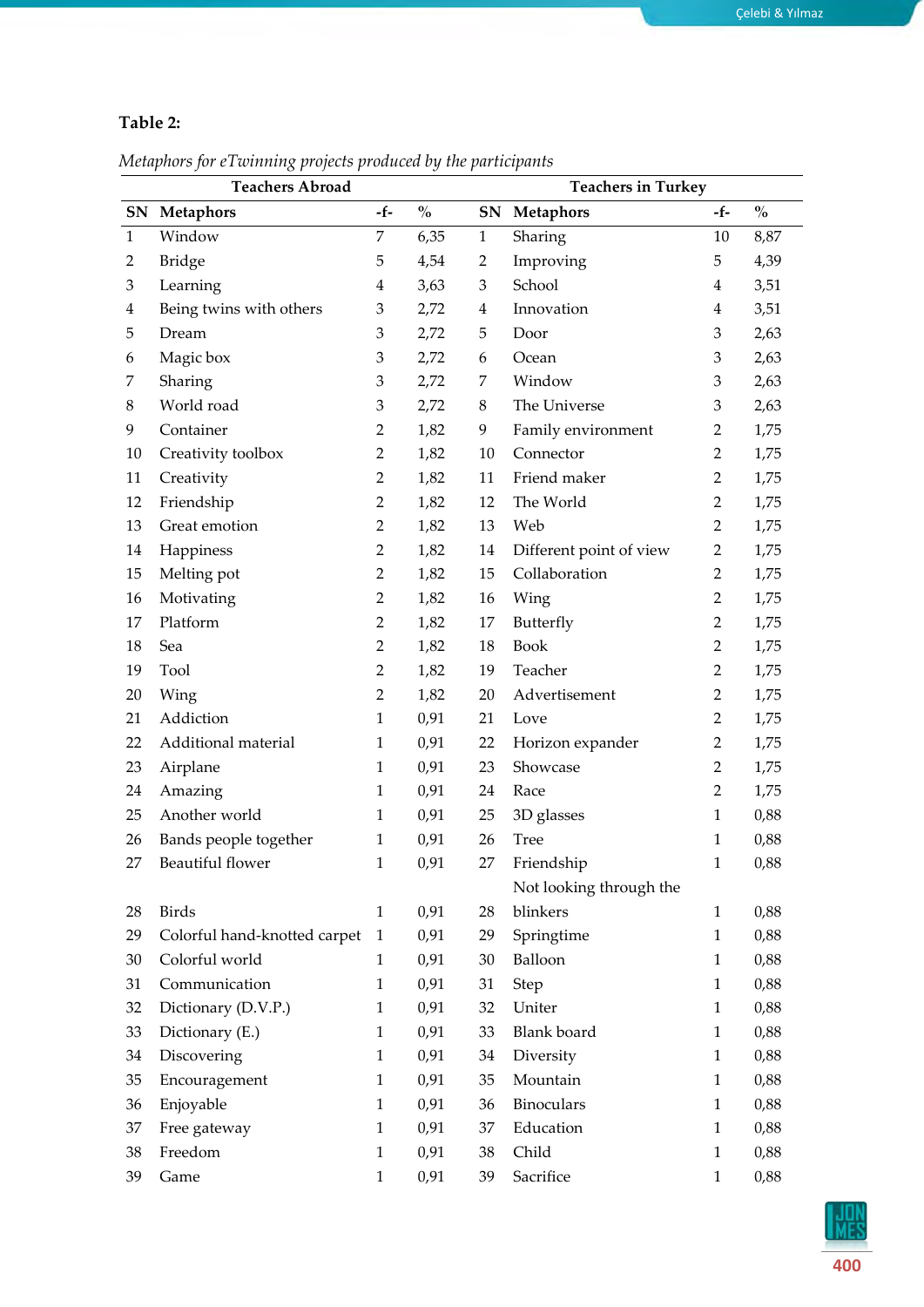|    | Total                     | 110          | 100  |    | Total                   | 114          | 100  |
|----|---------------------------|--------------|------|----|-------------------------|--------------|------|
| 75 | Yoghurt yeast             | $\mathbf{1}$ | 0,91 |    |                         |              |      |
| 74 | Web                       | $\mathbf{1}$ | 0,91 |    |                         |              |      |
| 73 | Way                       | 1            | 0,91 |    |                         |              |      |
| 72 | Uplifting                 | $\mathbf{1}$ | 0,91 |    |                         |              |      |
| 71 | Train                     | $\mathbf{1}$ | 0,91 | 71 | Brainteaser             | $\mathbf{1}$ | 0,88 |
| 70 | Treasure                  | 1            | 0,91 | 70 | Meal                    | 1            | 0,88 |
| 69 | Translator of differences | 1            | 0,91 | 69 | Rebirth                 | $\mathbf{1}$ | 0,88 |
| 68 | Teacher                   | 1            | 0,91 | 68 | Life style              | $\mathbf{1}$ | 0,88 |
| 67 | Story of sharing          | 1            | 0,91 | 67 | Unlimited               | $\mathbf{1}$ | 0,88 |
| 66 | Star                      | $\mathbf{1}$ | 0,91 | 66 | Art                     | $\mathbf{1}$ | 0,88 |
| 65 | Sea of opportunities      | 1            | 0,91 | 65 | Virtual glasses         | $\mathbf{1}$ | 0,88 |
| 64 | Progress                  | $\mathbf{1}$ | 0,91 | 64 | Dream                   | $\mathbf{1}$ | 0,88 |
| 63 | Powerful engine           | 1            | 0,91 | 63 | Rocket                  | $\mathbf{1}$ | 0,88 |
| 62 | Power fuel                | 1            | 0,91 | 62 | Puzzle                  | $\mathbf{1}$ | 0,88 |
| 61 | Poker game                | $\mathbf{1}$ | 0,91 | 61 | Self-confidence builder | $\mathbf{1}$ | 0,88 |
| 60 | Pear                      | $\mathbf{1}$ | 0,91 | 60 | Freedom                 | $\mathbf{1}$ | 0,88 |
| 59 | Party                     | $\mathbf{1}$ | 0,91 | 59 | Leader                  | $\mathbf{1}$ | 0,88 |
| 58 | Open door                 | 1            | 0,91 | 58 | Learning enriching      | $\mathbf{1}$ | 0,88 |
| 57 | Ocean                     | $\mathbf{1}$ | 0,91 | 57 | Source of motivation    | $\mathbf{1}$ | 0,88 |
| 56 | Obsession                 | 1            | 0,91 | 56 | Metropolis              | $\mathbf{1}$ | 0,88 |
| 55 | New strategy              | 1            | 0,91 | 55 | Matryoshka doll         | $\mathbf{1}$ | 0,88 |
| 54 | New starting point        | $\mathbf{1}$ | 0,91 | 54 | Laboratory              | $\mathbf{1}$ | 0,88 |
| 53 | Net                       | 1            | 0,91 | 53 | Lectern                 | $\mathbf{1}$ | 0,88 |
| 52 | Live                      | $\mathbf{1}$ | 0,91 | 52 | Globalization           | $\mathbf{1}$ | 0,88 |
| 51 | Light                     | 1            | 0,91 | 51 | Cultural ambassador     | 1            | 0,88 |
| 50 | Large vessel              | 1            | 0,91 | 50 | Respect for the king    | $\mathbf{1}$ | 0,88 |
| 49 | Key                       | $\mathbf{1}$ | 0,91 | 49 | <b>Bridge</b>           | $\mathbf{1}$ | 0,88 |
| 48 | Journey                   | 1            | 0,91 | 48 | Socializing             | $\mathbf{1}$ | 0,88 |
| 47 | <i>istanbul</i>           | $\mathbf{1}$ | 0,91 | 47 | Cooperation             | $\mathbf{1}$ | 0,88 |
| 46 | Inspiring                 | $\mathbf{1}$ | 0,91 | 46 | Light                   | $\mathbf{1}$ | 0,88 |
| 45 | Innovation                | 1            | 0,91 | 45 | Exciting                | $\mathbf{1}$ | 0,88 |
| 44 | Heaven                    | 1            | 0,91 | 44 | Treasure chest          | $\mathbf{1}$ | 0,88 |
| 43 | Great family              | $\mathbf{1}$ | 0,91 | 43 | Air                     | $\mathbf{1}$ | 0,88 |
| 42 | Good opportunity          | 1            | 0,91 | 42 | Pigeon                  | $\mathbf{1}$ | 0,88 |
| 41 | Good online portal        | 1            | 0,91 | 41 | Planet                  | 1            | 0,88 |
| 40 | Good information          | 1            | 0,91 | 40 | Sapling                 | $\mathbf{1}$ | 0,88 |

Considering the left column of Table 2, it is clear that 110 teachers working abroad produced 75 different metaphors. These are; "window" 7 times, "bridge" 5 times, "learning" 4 times, "being twins with others", "dream", "magic box", "sharing" and "world road" 3 times, "container", "creativity toolbox", "creativity", "friendship", "great emotion",

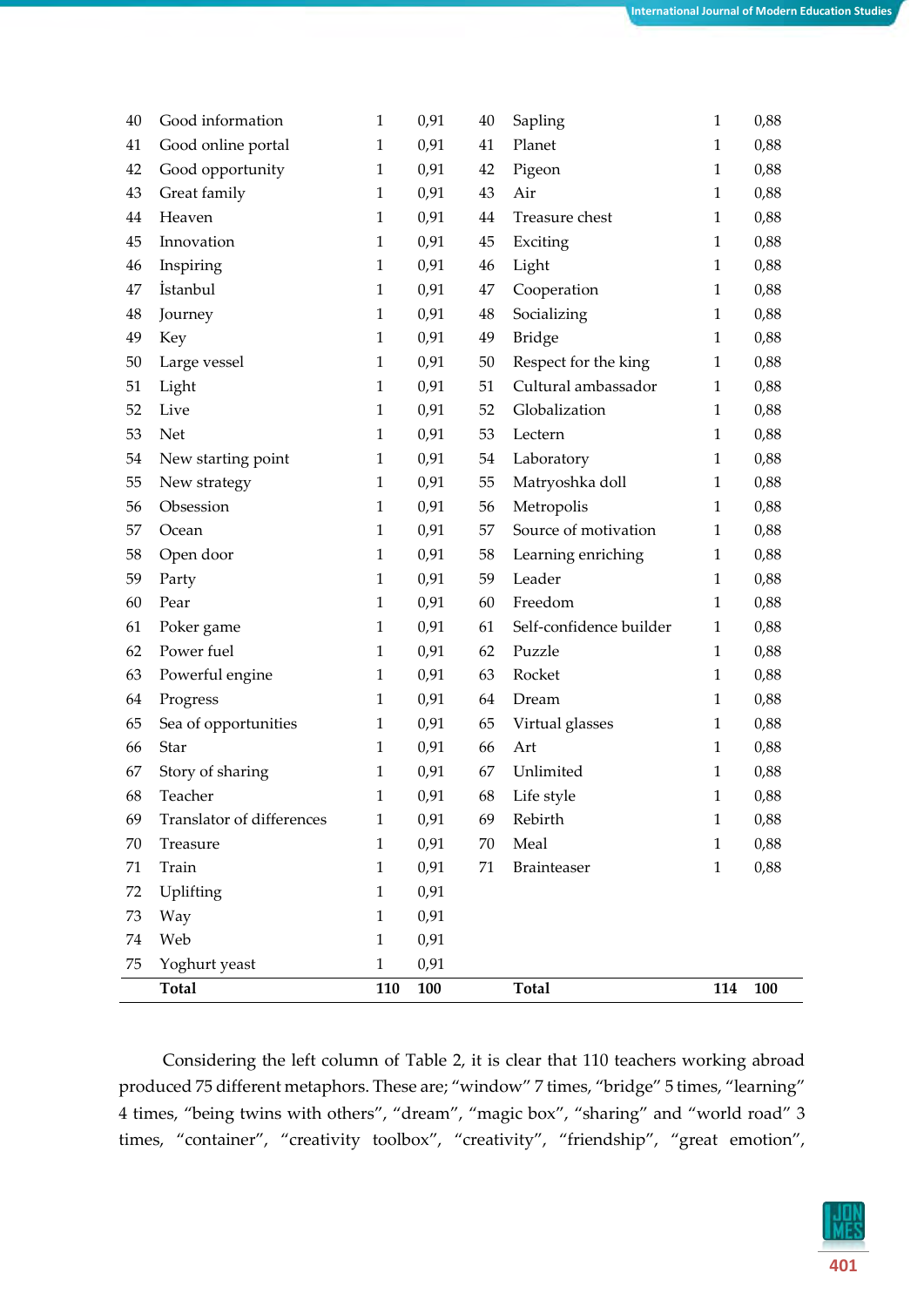"happiness", "melting pot", "motivating", "platform", "sea", "tool" and the "wing" metaphors twice. The remaining 55 metaphors are repeated just once.

On the other hand, on the right column of Table 2, it is clear that 71 different metaphors for eTwinning have been produced by 114 teachers in Turkey. Teachers repeated the metaphors of "sharing" 10 times, "improving" 5 times, "school" 4 times, "innovation" 4 times, and metaphors of "door", "ocean", "window", and "the universe" 3 times, respectively. Moreover, they repeat the metaphors of "family environment, connector, friend maker, The World, web, different point of view, collaboration, wing, butterfly, book, teacher, advertisement, love, horizon expander, showcase and race" twice. The remaining 47 metaphors are repeated only once.

Considering the metaphors produced by teachers abroad and teachers in Turkey, it can be said that teachers abroad have produced more metaphors than teachers in Turkey. Below, Table 3 shows the categories, the numbers, frequencies and percentages of metaphors for eTwinning projects produced by teachers in Turkey and abroad.

#### **Table 3**

|               | <b>Teachers Abroad</b> |                  |                         | <b>Teachers in Turkey</b> |     |       |
|---------------|------------------------|------------------|-------------------------|---------------------------|-----|-------|
|               |                        | Number of        | Categories              | Number of                 |     |       |
| $\frac{0}{0}$ | -f-                    | <b>Metaphors</b> |                         | <b>Metaphors</b>          | -f- | $\%$  |
| 11,81         | 13                     | 11               | Different View          | 17                        | 24  |       |
|               |                        |                  | Point                   |                           |     | 21,05 |
| 25,45         | 28                     | 16               | <b>Exploratory View</b> | 11                        | 22  | 19,29 |
| 23,63         | 26                     | 14               | Cooperation             | 8                         | 19  | 16,67 |
| 18,18         | 20                     | 15               | Education               | 10                        | 18  | 15,79 |
| 2,72          | 3                      | $\overline{2}$   | Values                  | 9                         | 13  | 11,40 |
| 2,72          | 3                      | 3                | <b>Analytical View</b>  | 8                         | 8   | 7,02  |
| 15,45         | 17                     | 14               | Emotionality            | 3                         | 3   | 2,64  |
|               |                        |                  | Negative View           | 5                         | 7   | 6,14  |
| 100           | 110                    | 75               | <b>Total</b>            | 71                        | 114 | 100   |

*eTwinning Metaphors by Categories*

According to Table 3, it is clear that metaphors produced by teachers abroad can be grouped under 7 categories which are "Different View Point, Exploratory View, Cooperation, Education, Values, Analytical View, and Emotionality".

It is obvious that the metaphors produced most by the participants are in the category of "Exploratory View". 28 teachers have produced 16 metaphors in this category. In the "Education" category 20 teachers have produced 15 metaphors, and the teachers have produced the least number of metaphors in "Values and Analytical View" categories.

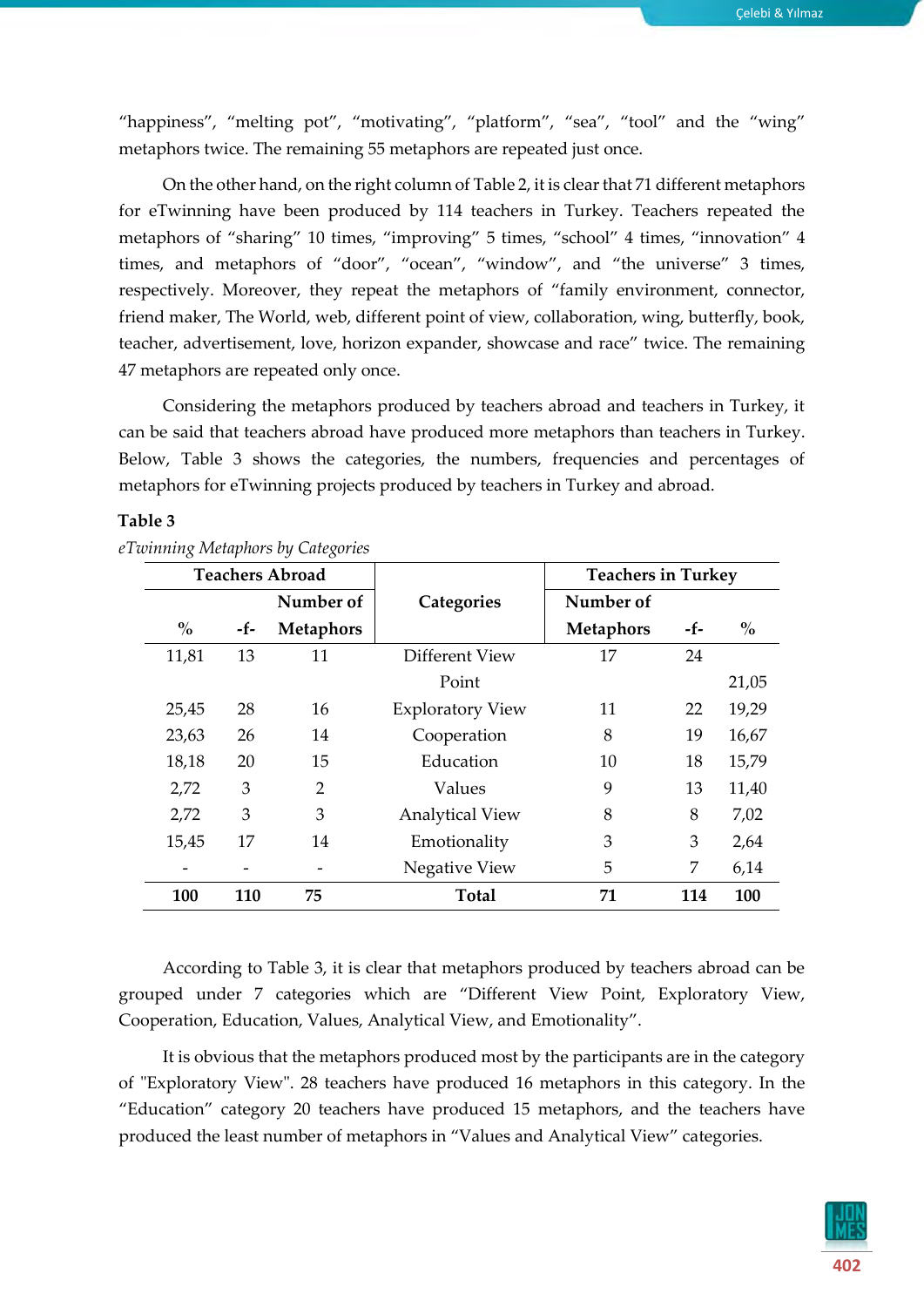On the other hand, again, according to Table 3, it is clear that metaphors produced by teachers in Turkey can be grouped under 8 categories which are "Different View Point, Exploratory View, Cooperation, Education, Values, Analytical View, Emotionality, and Negative View".

It is clear from the table above that the metaphors produced most by the teachers in Turkey are in the category of "Different View Point". In the "Exploratory View" category, which is the second category with the most metaphors, 22 teachers have produced 11 metaphors. Teachers have produced the least number of metaphors, only 3, in the "Emotionality" category. Table 4, below, shows the metaphors that teachers have produced under the category of "Different View Point".

## **Table 4**

| <b>Teachers Abroad</b>       |                |       | <b>Teachers in Turkey</b>        |                |                                    |  |
|------------------------------|----------------|-------|----------------------------------|----------------|------------------------------------|--|
| <b>Metaphors</b>             | -f-            | $\%$  | <b>Metaphors</b>                 | -f-            | $\mathbf{0}_{\mathbf{0}}^{\prime}$ |  |
| Magic box                    | $\mathfrak{Z}$ | 2,72  | Ocean                            | 3              | 2,63                               |  |
| Another world                | 1              | 0,91  | The Universe                     | 3              | 2,63                               |  |
| <b>Beautiful flower</b>      | 1              | 0,91  | The world                        | $\overline{2}$ | 1,75                               |  |
| Colorful hand-knotted carpet | 1              | 0,91  | Showcase                         | 2              | 1,75                               |  |
| Colorful world               | 1              | 0,91  | Butterfly                        | $\overline{2}$ | 1,75                               |  |
| Dictionary                   | 1              | 0,91  | Springtime                       | 1              | 0,88                               |  |
| Heaven                       | 1              | 0,91  | Diversity                        | 1              | 0,88                               |  |
| Large vessel                 | 1              | 0,91  | Planet                           | 1              | 0,88                               |  |
| Party                        | 1              | 0,91  | Treasure chest                   | 1              | 0,88                               |  |
| Translator of differences    | 1              | 0,91  | Not looking through the blinkers | 1              | 0,88                               |  |
| Train                        | 1              | 0,91  | Lectern                          | 1              | 0,88                               |  |
|                              |                |       | 3D glasses                       | 1              | 0,88                               |  |
|                              |                |       | Metropolis                       | 1              | 0,88                               |  |
|                              |                |       | Meal                             | 1              | 0,88                               |  |
|                              |                |       | Globalization                    | 1              | 0,88                               |  |
|                              |                |       | Life style                       | 1              | 0,88                               |  |
|                              |                |       | Matryoshka doll                  | 1              | 0,88                               |  |
| Total                        | 13             | 11,82 | <b>Total</b>                     | 24             | 20,19                              |  |

*Metaphors in Different View Point Category*

Table 4 shows that, 13 teachers abroad have produced a total of 13 metaphors for eTwinning in the category of "Different View". Teachers have mostly produced the "magic box" metaphor, 3 times, in this category. Additionally, they have produced different metaphors like "another world, beautiful flower, colorful hand-knotted carpet, colorful World and dictionary". The results show that teachers have described eTwinning as a magic box open to surprises, a colorful world, and a hand-woven carpet with colorful patterns.

On the contrary, according to Table 4, 24 teachers in Turkey produced 17 different metaphors for eTwinning in the category of "Different View". Teachers have mostly

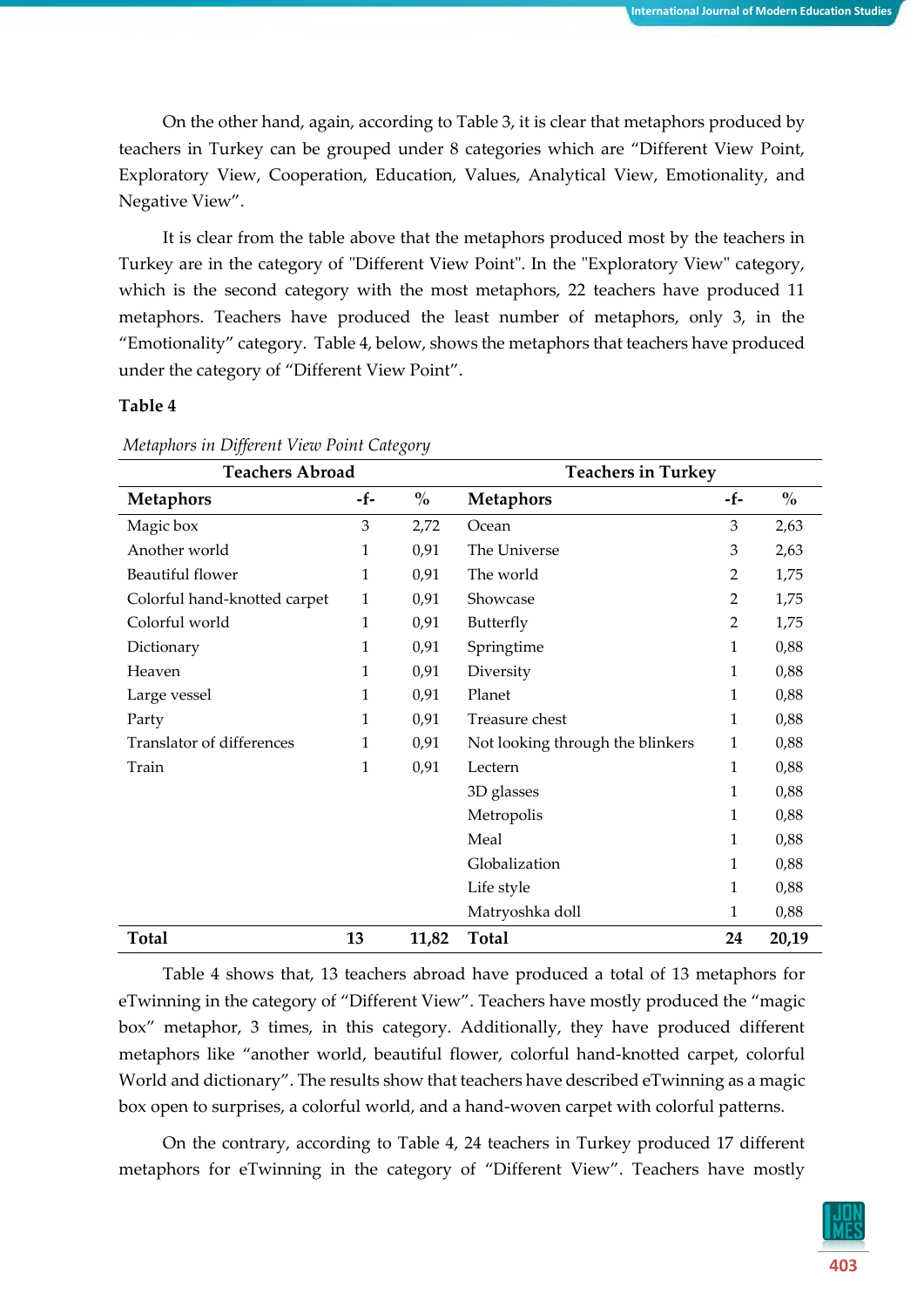Çelebi & Yılmaz

produced "ocean" and "the universe" metaphors in this category, 3 times. The metaphors of "the world, showcase and butterfly" have been produced by two teachers each. Teachers regard eTwinning as a tool, containing unlimited diversity such as an ocean, The World, the universe, a butterfly, and a showcase providing the visibility of products inside. Some examples of the metaphors in this category are given below.

*"eTwinning is a magic box, because it's full of surprises." (T. A. 30)*

*"eTwinning is another world, because it can take me to different places." (T. A. 100)*

*"eTwinning is a beautiful flower, because it's a pleasure to see and to smell it." (T. A. 2)*

*"eTwinning is an ocean, because an ocean takes me to vast different interactions." (T.T.40)*

*"eTwinning is the World, because it is a wealth of different people, different ideas, and differences." (T.T. 96)*

*"eTwinning is a showcase, because it shows the most beautiful products." (T.T. 111)* 

# **Table 5**

|                  | <b>Teachers Abroad</b> |               | <b>Teachers in Turkey</b> |                |               |  |  |
|------------------|------------------------|---------------|---------------------------|----------------|---------------|--|--|
| <b>Metaphors</b> | -f-                    | $\frac{0}{0}$ | <b>Metaphors</b>          | -f-            | $\frac{0}{0}$ |  |  |
| Window           | 7                      | 6,36          | Innovation                | $\overline{4}$ | 3,51          |  |  |
| Dream            | 3                      | 2,72          | Door                      | $\mathfrak{Z}$ | 2,63          |  |  |
| Container        | $\overline{2}$         | 1,81          | Window                    | 3              | 2,63          |  |  |
| Creativity       | $\overline{2}$         | 1,81          | Different point of view   | $\overline{2}$ | 1,75          |  |  |
| Sea              | $\overline{2}$         | 1,81          | <b>Book</b>               | $\overline{2}$ | 1,75          |  |  |
| Wing             | $\overline{2}$         | 1,81          | Wing                      | $\overline{2}$ | 1,75          |  |  |
| Airplane         | $\mathbf{1}$           | 0,91          | Horizon expander          | $\overline{2}$ | 1,75          |  |  |
| <b>Birds</b>     | $\mathbf{1}$           | 0,91          | Pigeon                    | 1              | 0,88          |  |  |
| Discovering      | $\mathbf{1}$           | 0,91          | Freedom                   | 1              | 0,88          |  |  |
| Freedom          | 1                      | 0,91          | Dream                     | 1              | 0,88          |  |  |
| Innovation       | 1                      | 0,91          | Rebirth                   | 1              | 0,88          |  |  |
| Inspiring        | 1                      | 0,91          |                           |                |               |  |  |
| Journey          | $\mathbf{1}$           | 0,91          |                           |                |               |  |  |
| Key              | $\mathbf{1}$           | 0,91          |                           |                |               |  |  |
| Light            | 1                      | 0,91          |                           |                |               |  |  |
| Pear             | 1                      | 0,91          |                           |                |               |  |  |
| <b>Total</b>     | 28                     | 25,45         | <b>Total</b>              | 22             | 19,30         |  |  |

|  |  |  | Metaphors in Exploratory View Category |
|--|--|--|----------------------------------------|
|  |  |  |                                        |

Table 5 shows that 28 teachers abroad have produced 16 different metaphors in the "Exploratory View" category. They have mostly produced the "window" metaphor, 4 times, in this category. Then, they have produced "dream, container, creativity, sea and wing"

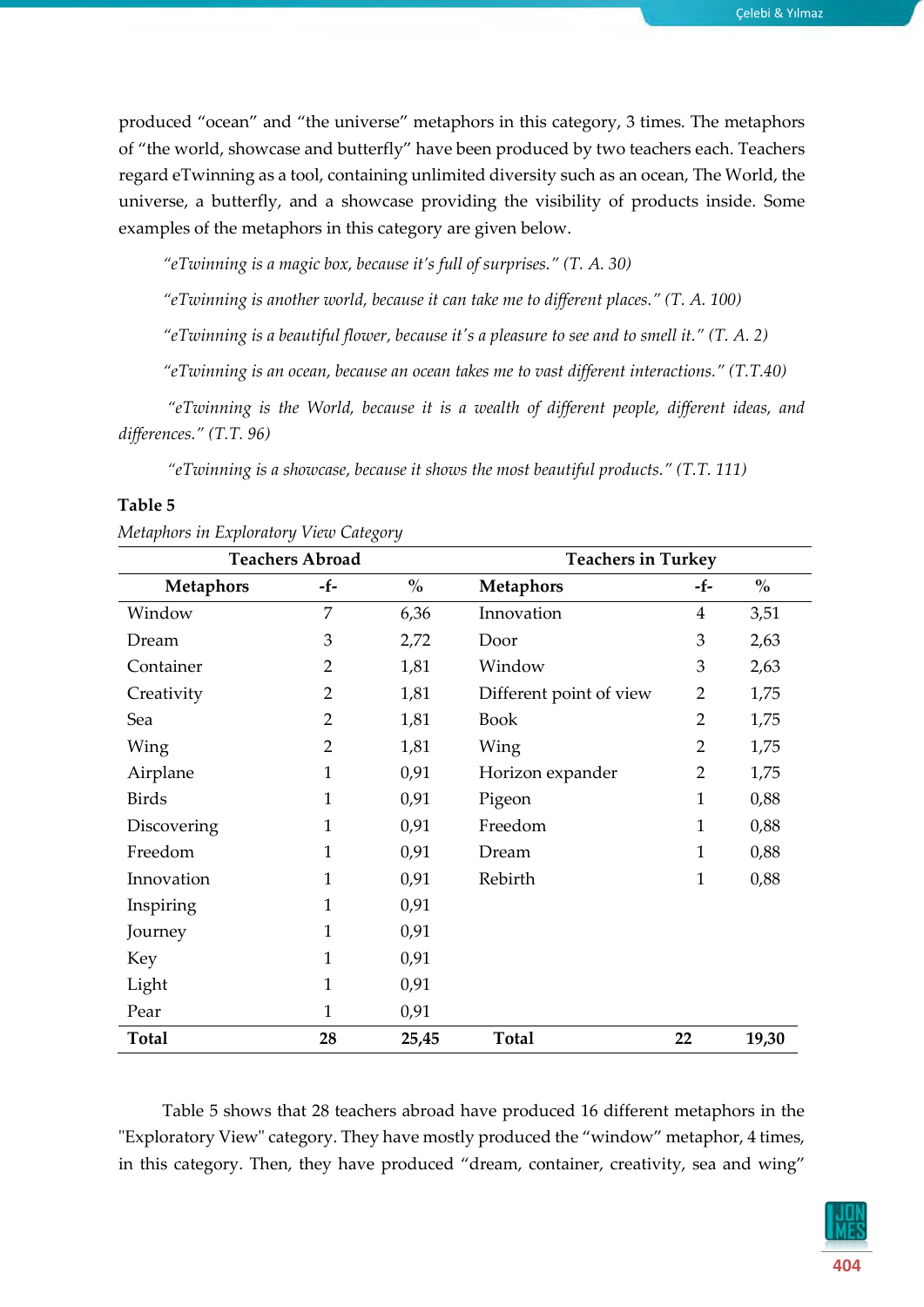metaphors respectively. Teachers think of eTwinning as a window or a wing for new places, people and cultures, a dream to reach, a container or sea full of ideas enhancing creativity.

Moreover, according to Table 5, 22 teachers in Turkey have produced 11 different metaphors in this category. The most repeated, four times, metaphor in this category is "innovation". "Door and window" metaphors have been produced by three teachers each. "Different point of view, book, wings and emotionality" metaphors have been produced four times. Teachers perceive eTwinning as a book that offers a new perspective, opens up horizons and needs to be discovered. Furthermore, they perceive it as a wing, a door or a window that leads to differences and innovations. Some examples of the metaphors in this category are given below.

*"eTwinning is a window, because it gives students different perspectives." (T. A. 9)*

*"eTwinning is a dream, because it shows me wonderful places and great ideas for working with children." (T. A. 49)*

*"eTwinning is a container, because ... it's full of ideas." (T. A. 29)*

*"eTwinning is an innovation, because in my 20th year in profession, I came across concepts and trainings that I did not know. I experienced new things. This allowed me to renew myself." (T.T. 15)*

*"eTwinning is a door, because it opens the door to the creation of many ideas and creative activities with cooperation." (T.T. 4)* 

*"eTwinning is wings, because it adds differences and innovations to my work. New approaches offer environments for applying new methods and techniques; it offers the opportunity to develop a dialogue with friends with whom you do the same job, to introduce new products and to work together with our colleagues working in different environments." (T.T. 75)*

# **Table 6**

| <b>Teachers Abroad</b>  |                | <b>Teachers in Turkey</b> |                     |              |               |
|-------------------------|----------------|---------------------------|---------------------|--------------|---------------|
| <b>Metaphors</b>        | -f-            | $\frac{0}{0}$             | <b>Metaphors</b>    | -f-          | $\frac{0}{0}$ |
| <b>Bridge</b>           | 5              | 4,54                      | Sharing             | 10           | 8,77          |
| Being twins with others | 3              | 2,72                      | Connector           | 2            | 1,75          |
| Sharing                 | 3              | 2,72                      | Collaboration       | 2            | 1,75          |
| World road              | 3              | 2,72                      | Cultural Ambassador | 1            | 0,88          |
| Melting pot             | $\overline{2}$ | 1,81                      | Uniter              | 1            | 0,88          |
| Platform                | $\overline{2}$ | 1,81                      | Cooperation         | $\mathbf{1}$ | 0,88          |
| Bands people together   | $\mathbf{1}$   | 0,91                      | <b>Bridge</b>       | 1            | 0,88          |
| Communication           | 1              | 0,91                      | Puzzle              | 1            | 0,88          |
| Good opportunity        | 1              | 0,91                      |                     |              |               |
| <b>Net</b>              | 1              | 0,91                      |                     |              |               |
| Story of sharing        | 1              | 0,91                      |                     |              |               |

*Metaphors in Cooperation Category*

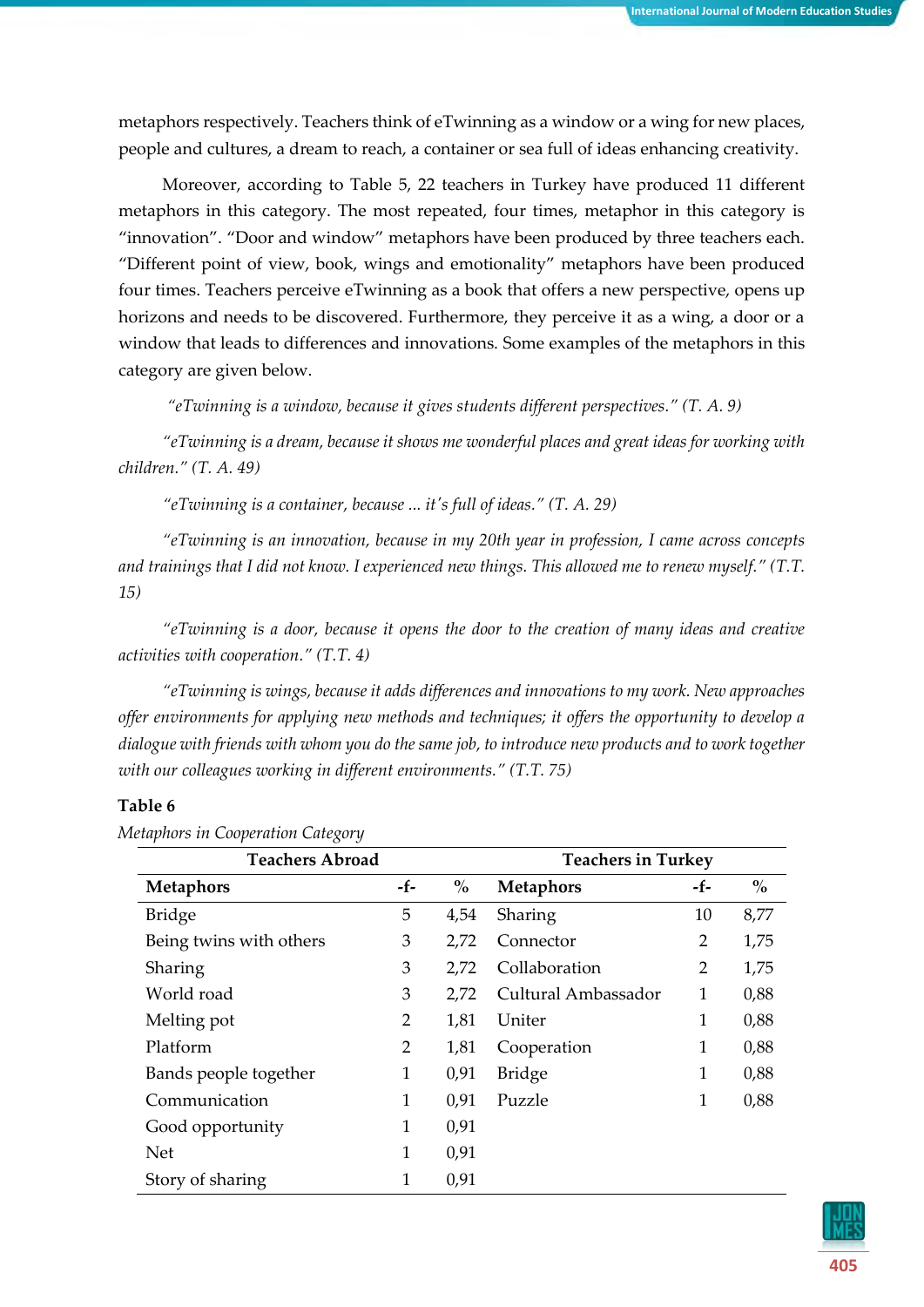| Web<br>Yoghurt yeast |    | 0,91<br>0,91 |            |    |       |
|----------------------|----|--------------|------------|----|-------|
| <b>Total</b>         | 26 |              | 23,6 Total | 19 | 16,67 |

According to Table 6, 26 teachers abroad produced 13 different metaphors for eTwinning in the "Cooperation" category. In this category, they mostly associated "the bridge" metaphor for eTwinning. They have also produced "being twins with others, sharing, and world road" metaphors. Teachers have also produced the "melting pot" and "platform" metaphors for eTwinning. Teachers consider eTwinning as a bridge that allows sharing and collaboration with others in educational practices, a melting pot for the same goal or a path to be walked together.

What is more, Table 6 shows that teachers in Turkey produced 8 metaphors for eTwinning in the "Cooperation" category. They have mostly associated eTwinning with "sharing" metaphor in this category. They have preferred "connector" and "collaboration" metaphors twice for each. They perceive eTwinning as a tool for sharing knowledge and skills, collaborating on educational activities, supporting professional and personal development and presenting cultural values. Some examples of the metaphors in this category are given below.

*"eTwinning is a bridge, because it links different cultures and unites people." (T.A. 23)*

*"eTwinning is being twins with others, because while working together we are at the same place, time and purpose." (T. A. 72)*

*"eTwinning is a world road, because it connects us to people." (T. A. 92)*

"*eTwinning is sharing, because good things multiply when shared." (T.T.1)*

*"eTwinning is a connector, because it connects us with different cultures. It allows us to be together even though there are distances between us." (T.T. 52)*

*"eTwinning is collaboration, because when you work in it, everyone helps each other, learns and supports each other." (T.T. 3)*

#### **Table 7**

| <b>Teachers Abroad</b> |                |               | <b>Teachers in Turkey</b> |     |      |  |
|------------------------|----------------|---------------|---------------------------|-----|------|--|
| <b>Metaphors</b>       | -f-            | $\frac{0}{0}$ | <b>Metaphors</b>          | -f- | $\%$ |  |
| Learning               | 4              | 3,63          | Improving                 | 5   | 4,39 |  |
| Creativity toolbox     | $\overline{2}$ | 1,82          | School                    | 4   | 3,51 |  |
| Tool                   | $\overline{2}$ | 1,82          | Teacher                   |     | 1,75 |  |
| Additional material    |                | 0,91          | Art                       |     | 0,88 |  |

*Metaphors in Education Category*

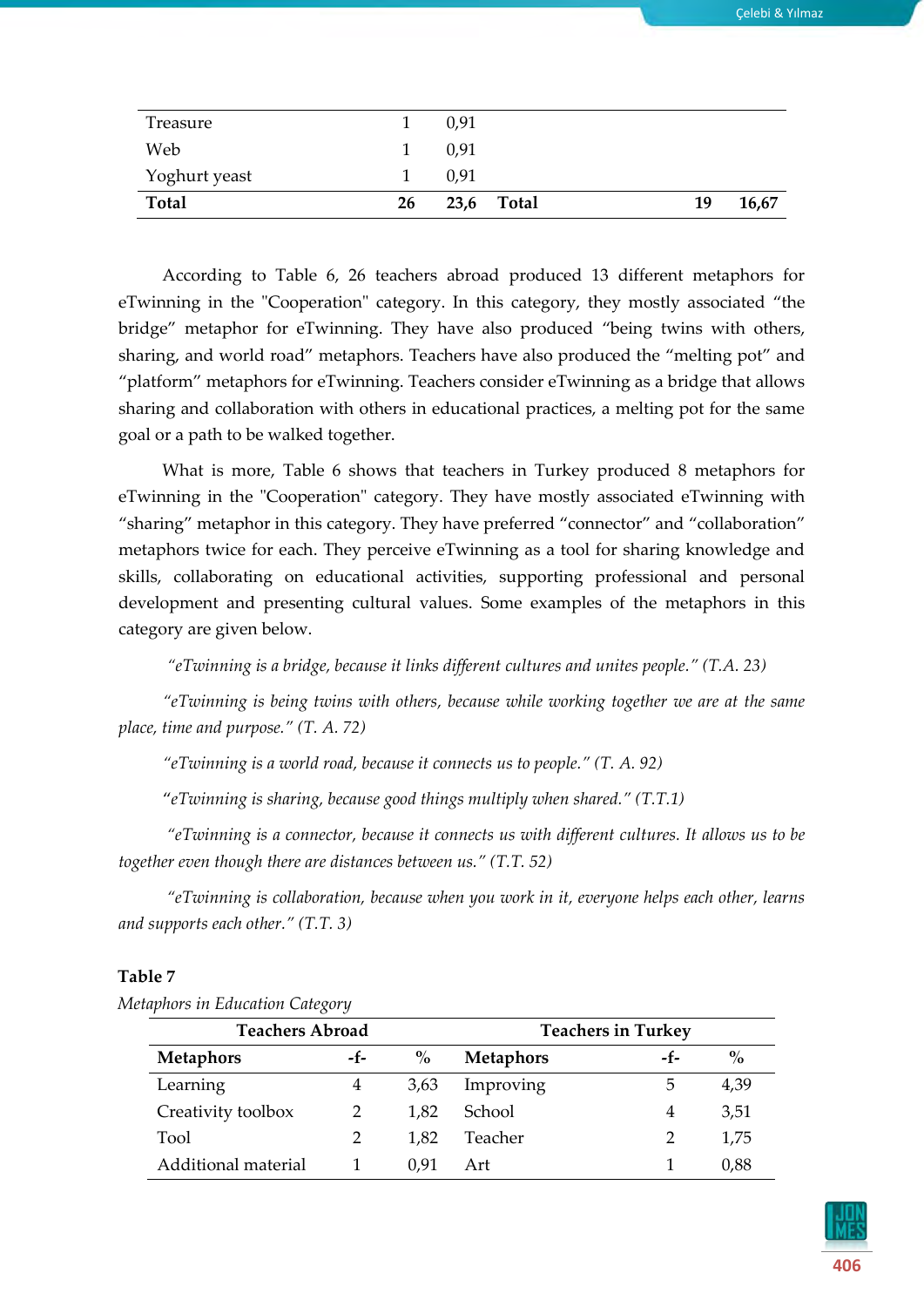| Dictionary           | 1            | 0,91  | Blank board        | 1            | 0,88  |
|----------------------|--------------|-------|--------------------|--------------|-------|
| Good information     | 1            | 0,91  | <b>Brainteaser</b> | 1            | 0,88  |
| Good online portal   | $\mathbf{1}$ | 0,91  | Learning enriching | $\mathbf{1}$ | 0,88  |
| New starting point   | $\mathbf{1}$ | 0,91  | Education          | 1            | 0,88  |
| New strategy         | 1            | 0,91  | Laboratory         | 1            | 0,88  |
| Ocean                | 1            | 0,91  | Sapling            | 1            | 0,88  |
| Progress             | 1            | 0,91  |                    |              |       |
| Sea of opportunities | 1            | 0,91  |                    |              |       |
| Star                 | 1            | 0,91  |                    |              |       |
| Teacher              | 1            | 0,91  |                    |              |       |
| Way                  | 1            | 0,91  |                    |              |       |
| <b>Total</b>         | 30           | 27,27 | Total              | 18           | 15,79 |

Table 7 shows that, 30 teachers abroad have produced 16 different metaphors for eTwinning in "Education" category. In this category "learning" is the most frequently produced metaphor, 4 times. In this category, "creativity toolbox and tool" have been produced by two teachers each. The participants regard eTwinning as a helpful element in developing effective learning and creativity.

According to Table 7, in the category of "Education", 10 different metaphors have been produced by a total of 18 teachers in Turkey, it is obvious that "improving" is the most frequently produced metaphor. In this category, 4 teachers associated eTwinning with "school" and 2 teachers with the metaphor of the "teacher." The participants consider eTwinning as a school, a tool that constantly develops themselves and their students personally and professionally, like a teacher. Some examples of the metaphors in this category are given below.

*"eTwinning is learning, because it allows educational cooperation and knowledge from other countries' working ways." (T. A. 98)*

*"eTwinning is a creativity toolbox, because it also surprises me and my students raising our positive energy." (T.A. 7)*

*"eTwinning is a good online portal, because it gives the opportunity to collaborate with different people all around the world." (T. A. 19)*

*"eTwinning is improving, because it improves our teaching techniques with Web 2.0 tools and new generation technological tools." (T.T. 51)*

*"eTwinning is a school, because it develops people, encourages learning, research and cooperation." (T. T. 8)*

*"eTwinning is art, because it makes a masterpiece." (T. T. 44)*

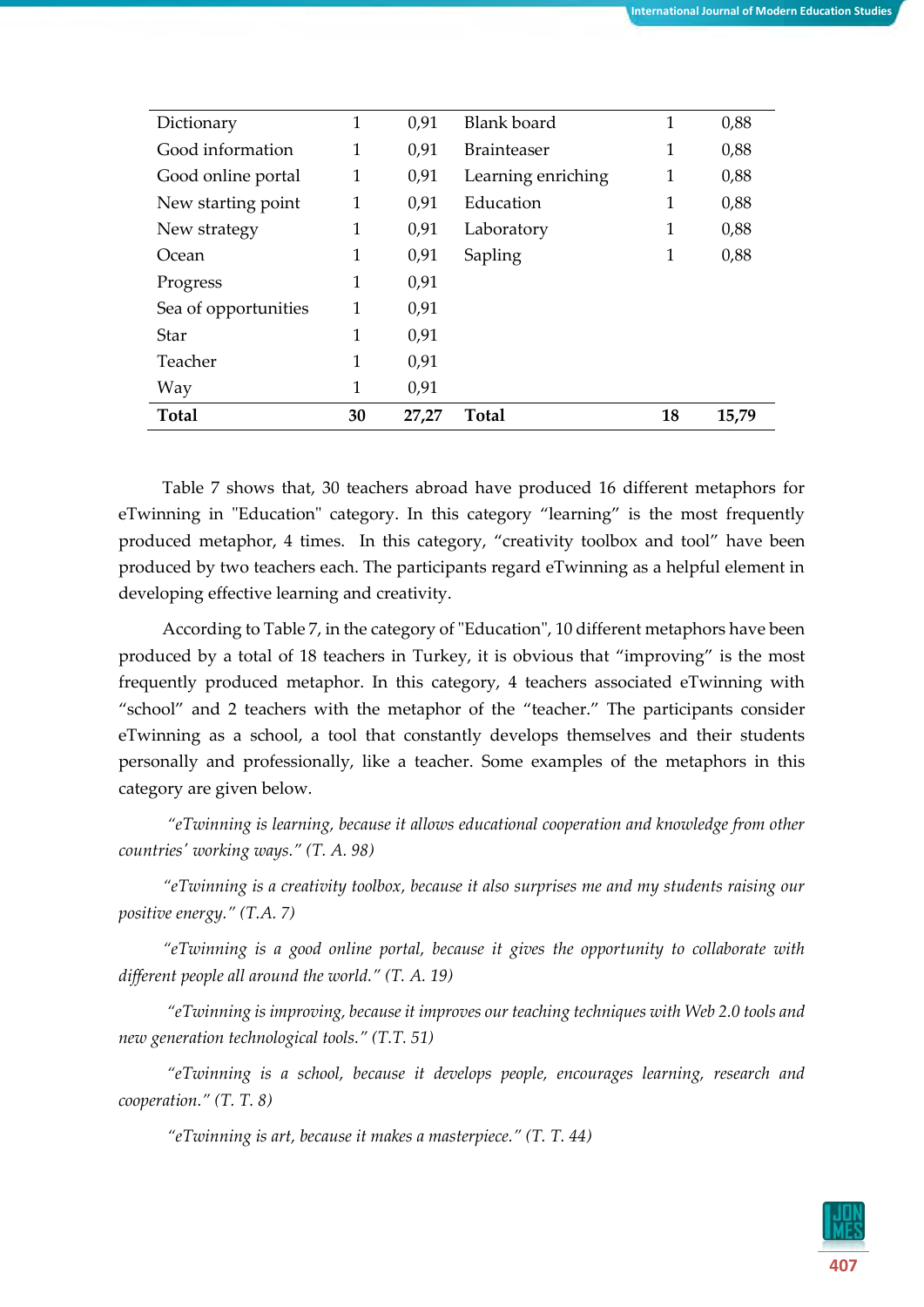|                  | <b>Teachers Abroad</b> |      |                  | <b>Teachers in Turkey</b> |       |
|------------------|------------------------|------|------------------|---------------------------|-------|
| <b>Metaphors</b> | -f-                    | $\%$ | <b>Metaphors</b> | -f-                       | $\%$  |
| Friendship       | 2                      | 1,82 | Love             | $\overline{2}$            | 1,75  |
| Great family     | 1                      | 0,91 | Web              | $\overline{2}$            | 1,75  |
|                  |                        |      | Family           | $\overline{2}$            |       |
|                  |                        |      | Environment      |                           | 1,75  |
|                  |                        |      | Friend Maker     | 2                         | 1,75  |
|                  |                        |      | <b>Tree</b>      | 1                         | 0,88  |
|                  |                        |      | Friendship       | 1                         | 0,88  |
|                  |                        |      | Socializing      | 1                         | 0,88  |
|                  |                        |      | Child            | 1                         | 0,88  |
|                  |                        |      | Sacrifice        | 1                         | 0,88  |
| <b>Total</b>     | 3                      | 2,72 | <b>Total</b>     | 13                        | 11,40 |

| Metaphors in Values Category |  |  |  |
|------------------------------|--|--|--|
|------------------------------|--|--|--|

Table 8 shows that, 2 different metaphors have been produced by 3 teachers abroad in "Values" category. In this category, teachers associated eTwinning with the metaphors of "friendship", twice, and "great family" once. Teachers think of eTwinning as a platform providing an environment for values such as friendship and family.

Furthermore, according to Table 8, a total of 9 metaphors have been produced by 13 teachers in Turkey in "Values" category. In this category, teachers associated eTwinning with the metaphors of "love, network, family environment, and friend-making" twice, and the metaphors of "tree, friend, socializing, child, and sacrifice" once. Teachers consider eTwinning as a tool that provides integration by creating a love of network that cares about values such as family and friendship. Some examples of the metaphors in this category are given below.

*"eTwinning is friendship, because … gathering us together." (T. A. 42)*

*"eTwinning is a great family, because helps to enrich knowledge." (T. A. 86)*

*"eTwinning is love, because it multiplies when shared. Our bond with distant schools becomes stronger." (T.T. 13)*

*"eTwinning is a friend maker, because it is knowing partners. In this way, it is possible to meet new friends and unite on common points." (T.T. 44)*

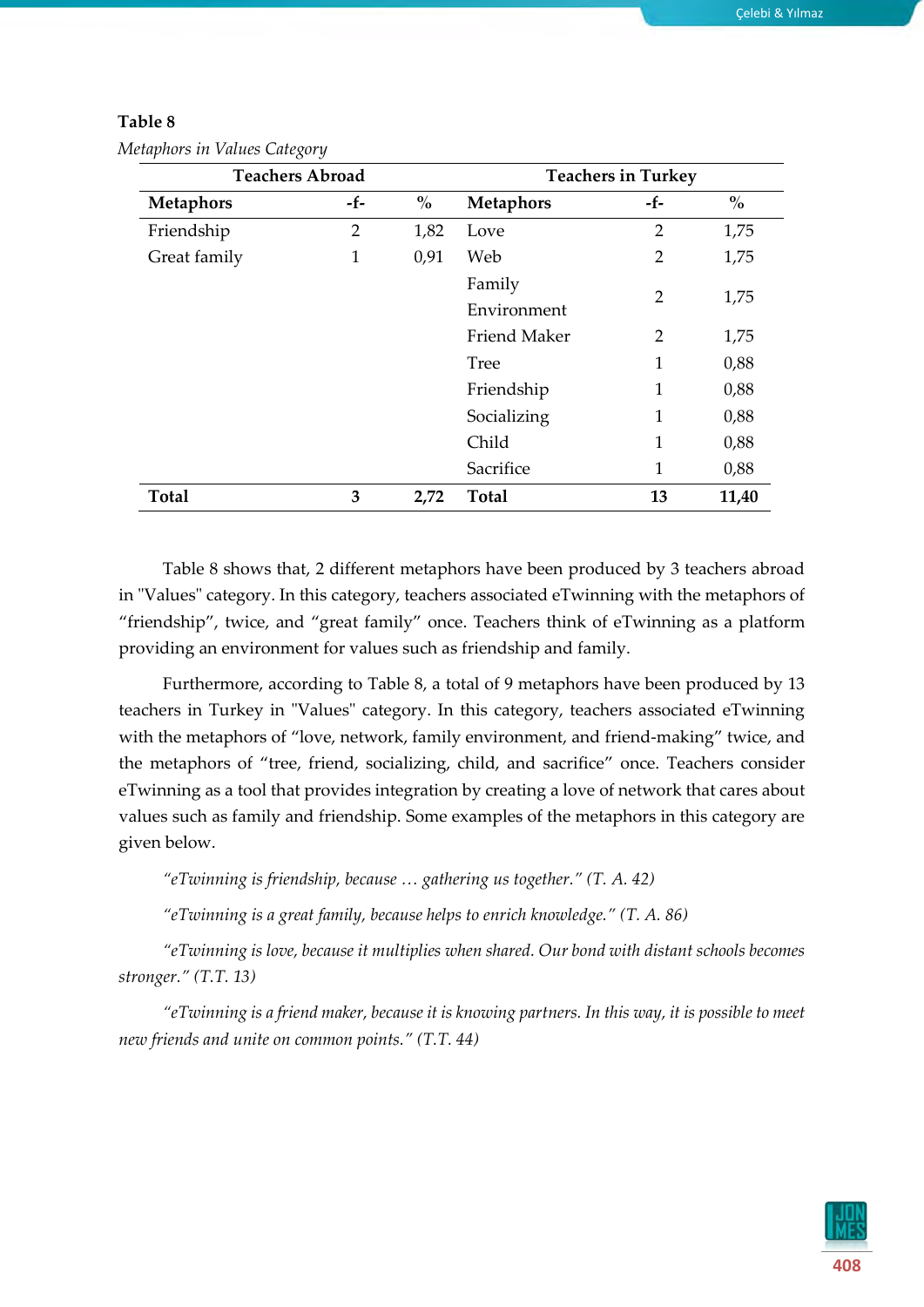| <b>Teachers Abroad</b> |       |                                    | <b>Teachers in Turkey</b> |     |                                    |
|------------------------|-------|------------------------------------|---------------------------|-----|------------------------------------|
| <b>Metaphors</b>       | $-f-$ | $\mathbf{0}_{\mathbf{0}}^{\prime}$ | <b>Metaphors</b>          | -f- | $\mathbf{0}_{\mathbf{0}}^{\prime}$ |
| Free gateway           | 1     | 0,91                               | Unlimited                 | 1   | 0,88                               |
| Open door              | 1     | 0,91                               | <b>Step</b>               | 1   | 0,88                               |
| Poker game             | 1     | 0,91                               | Mountain                  | 1   | 0,88                               |
|                        |       |                                    | <b>Binoculars</b>         | 1   | 0,88                               |
|                        |       |                                    | Lights                    | 1   | 0,88                               |
|                        |       |                                    | Leader                    | 1   | 0,88                               |
|                        |       |                                    | Rocket                    | 1   | 0,88                               |
|                        |       |                                    | <b>Virtual Glasses</b>    | 1   | 0,88                               |
| <b>Total</b>           | 3     | 2,72                               | <b>Total</b>              | 8   | 7,02                               |

*Metaphors in Analytical View Category*

Table 9 shows that, in the category of "Analytical View", 3 teachers abroad have produced 3 different metaphors for eTwinning, which are "free gateway, open door and poker game". Teachers regard eTwinning as an open door to development and change, a method to be followed freely, a game that requires strategy.

On the other hand, Table 9 shows that, 8 teachers in Turkey have produced 8 different metaphors for eTwinning in the "Analytical View" category, which are "unlimited, step, mountain, binoculars, light, leader, rocket, and virtual glasses".

According to teachers, eTwinning is a tool which is open to development, offers unlimited learning and teaching opportunities, and offers opportunities to recognize and solve problems. Some examples of the metaphors in this category are given below.

*"eTwinning is a free gateway, because I enter in a world with kind people where cooperation, sharing and fun are everywhere." (T. A. 98)*

*"eTwinning is an open door, because it supports connections and relationships that overcome distances." (T. A. 36)*

*"eTwinning is a poker game, because eTwinning presents you with good and bad, risks and rewards, opportunities and setbacks. When making decisions (big or small) I've found things that work best if I keep my objectives and trust my own judgment." (T. A. 4)*

*"eTwinning is unlimited, because it travels to dreams and dreams have no end." (T.T. 4)*

*"eTwinning is a step, because you always go higher. The new Web 2.0 tools teach and give pleasure." (T.T. 19)*

*"eTwinning is a mountain, because you keep rising." (T.T. 33)*

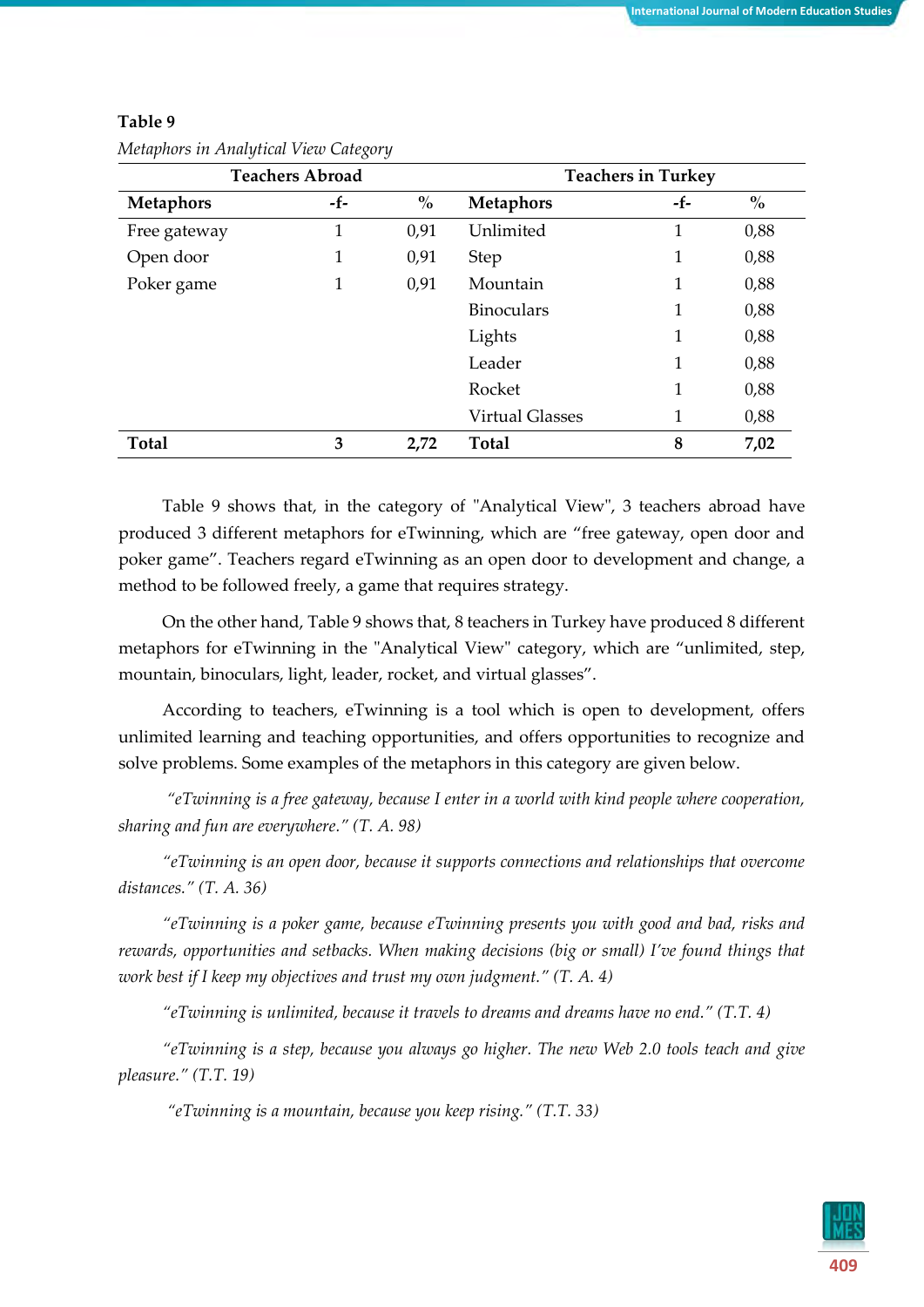| <b>Teachers Abroad</b> |                | <b>Teachers in Turkey</b>          |                         |              |               |
|------------------------|----------------|------------------------------------|-------------------------|--------------|---------------|
| <b>Metaphors</b>       | -f-            | $\mathbf{0}_{\mathbf{0}}^{\prime}$ | <b>Metaphors</b>        | -f-          | $\frac{0}{0}$ |
| Great emotion          | $\overline{2}$ | 1,82                               | Self-confidence builder | $\mathbf{1}$ | 0,88          |
| Happiness              | 2              | 1,82                               | Source of motivation    | 1            | 0,88          |
| Motivating             | $\overline{2}$ | 1,82                               | Exciting                | $\mathbf{1}$ | 0,88          |
| Addiction              | 1              | 0,91                               |                         |              |               |
| Amazing                | 1              | 0,91                               |                         |              |               |
| Encouragement          | 1              | 0,91                               |                         |              |               |
| Enjoyable              | 1              | 0,91                               |                         |              |               |
| Game                   | 1              | 0,91                               |                         |              |               |
| <i>istanbul</i>        | 1              | 0,91                               |                         |              |               |
| Live                   | 1              | 0,91                               |                         |              |               |
| Obsession              | 1              | 0,91                               |                         |              |               |
| Power fuel             | 1              | 0,91                               |                         |              |               |
| Powerful engine        | 1              | 0,91                               |                         |              |               |
| Uplifting              | 1              | 0,91                               |                         |              |               |
| <b>Total</b>           | 17             | 15,45                              | <b>Total</b>            | 3            | 2,64          |

*Metaphors in Emotionality Category*

Table 10 shows that, 17 teachers abroad produced 14 different metaphors in the category of "Emotionality". In this category teachers have associated eTwinning with "great emotion, happiness and motivating" metaphors. Teachers think that, eTwinning projects have a motivating and happy environment that makes people feel good.

According to Table 10, 3 different metaphors have been produced by 3 teachers in Turkey in the "Emotionality" category. In this category, eTwinning is associated with "selfconfidence builder, source of motivation and exciting" metaphors once. According to teachers, to achieve better educational practices, eTwinning has exciting and motivating qualities. Some examples of the metaphors in this category are given below.

*"eTwinning is a great emotion, because it feels good." (T. A. 94)*

*"eTwinning is happiness, because it gives me power and moral." (T. A. 78)*

*"eTwinning is motivating*, *because it allows different possibilities." (T. A. 45)* 

*"eTwinning is a self-confidence builder, because it made me feel more self-confident. I learned a lot." (T.T. 36)*

*"eTwinning is motivation, because my students are incredibly happy and enthusiastic in the lessons." (T.T. 34)*

*"eTwinning is exciting, because it always renews you." (T.T. 71)*

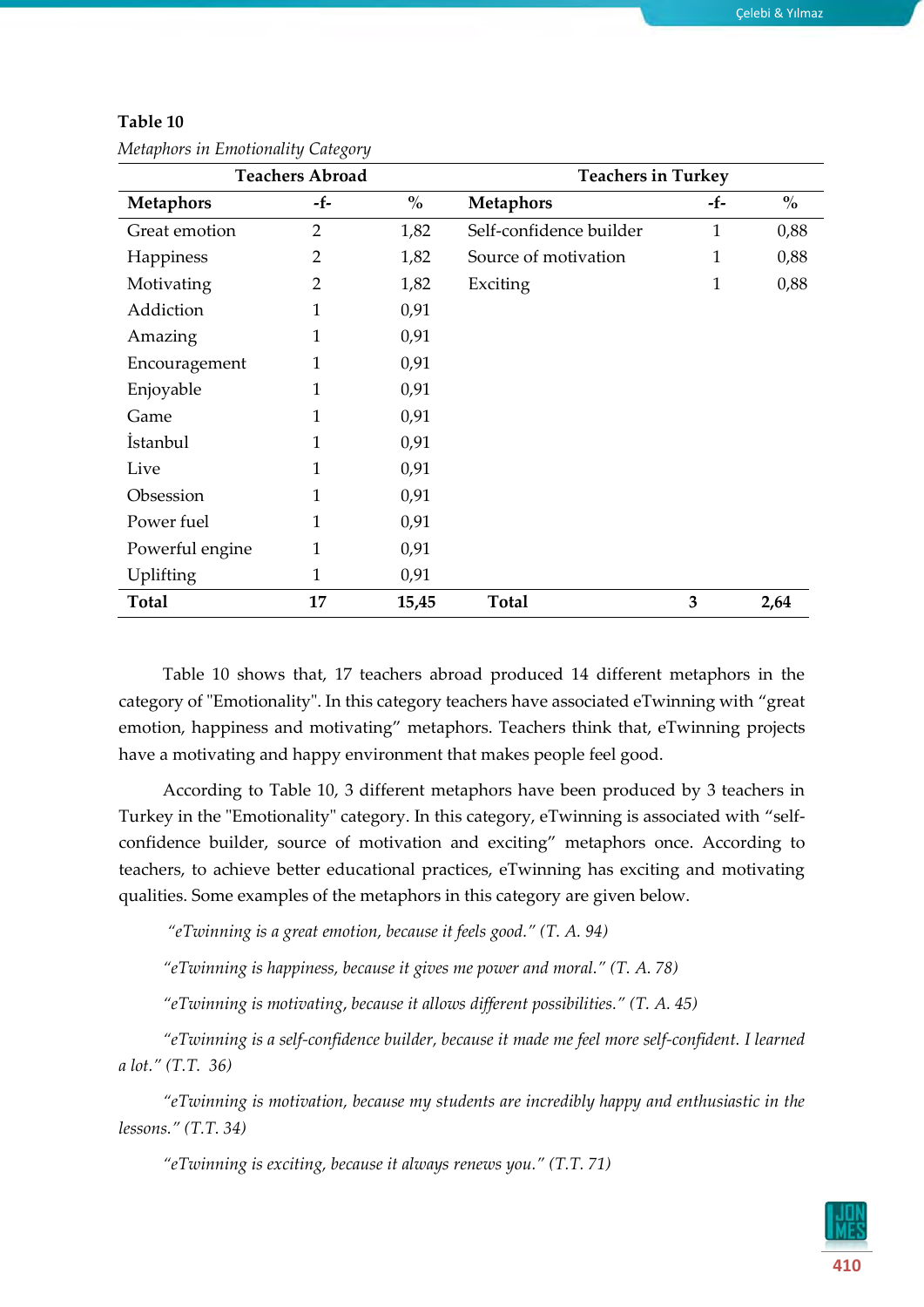| ັ<br>ັ<br>$\overline{\phantom{a}}$ |     |               |  |  |  |
|------------------------------------|-----|---------------|--|--|--|
| <b>Teachers in Turkey</b>          |     |               |  |  |  |
| <b>Metaphors</b>                   | -f- | $\frac{0}{0}$ |  |  |  |
| Advertisement                      | 2   | 1,75          |  |  |  |
| Race                               | 2   | 1,75          |  |  |  |
| Balloon                            | 1   | 0,88          |  |  |  |
| Air                                | 1   | 0,88          |  |  |  |
| Respect for the King               | 1   | 0,88          |  |  |  |
| <b>Total</b>                       | 7   | 6,14          |  |  |  |

*Metaphors in Negative View Category*

Table 11 shows that, 5 different metaphors have been produced by 7 teachers in Turkey in the "Negative View" category. While 2 teachers associated eTwinning with "advertising and racing" metaphors each, one teacher associated it with "balloon, air and respect for the king" metaphors each. They think that, eTwinning is a race, an unnecessary effort, a show tool that has no depth which loses its feature in a short time; it has appearance but has no weight. Some examples of the metaphors in this category are given below.

*"eTwinning is a race, because it's a useless hustle." (T.T. 81)*

*"eTwinning is an advertisement, because it is an advertisement that is forced on people. I don't believe it's really helpful and most of what appears to be done is fake, just photos videos." (T.T. 26)* 

*"eTwinning is air, because its existence or non-existence is not certain." (T.T. 88)*

# **CONCLUSION & DISCUSSION**

In this research, 110 teachers abroad have produced 75 different metaphors and 114 teachers in Turkey have produced 71 different metaphors for eTwinning. It has been found that while teachers abroad produced metaphors that can be grouped in 7 categories teachers in Turkey produced metaphors that can be grouped in 8 categories. Depending on the results, it can be concluded that the variety of metaphors produced by teachers abroad is more than the ones produced by teachers in Turkey. This result may be due to the participation of teachers from different countries abroad.

eTwinning, with teachers from 36 European countries and 8 neighbouring countries, is a huge digital platform serving in 31 languages. It allows users to find partners from their own country or abroad, interact, collaborate on projects, participate in professional development activities organized nationally or across Europe (Gilleran, 2019, p. 6). Therefore, it helps teachers discover different languages, cultures, people, educational practices, places, history and so on.

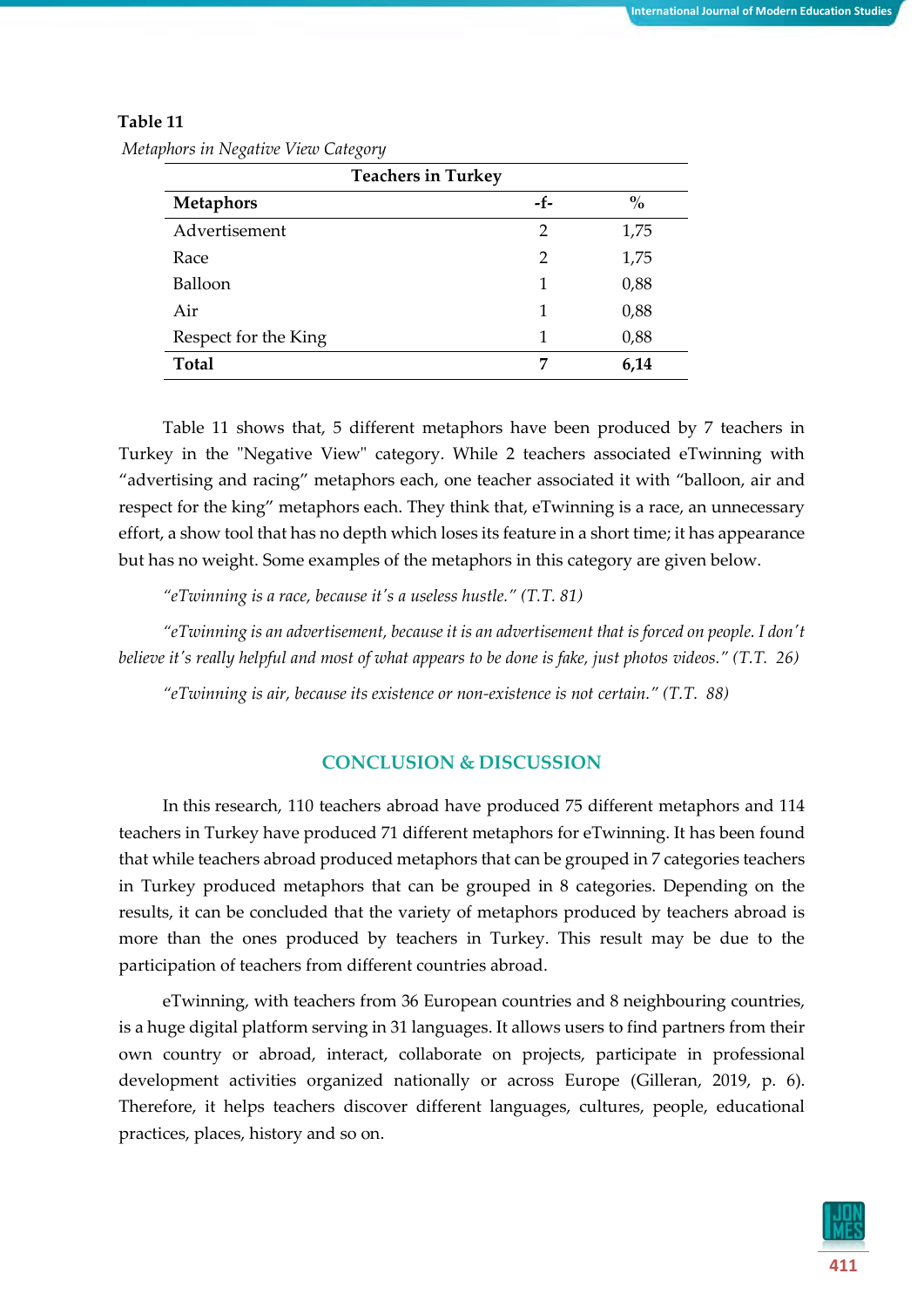Teachers abroad have emphasized the diversity and labour-intensive aspects of eTwinning in the "Different View" category, with metaphors such as the magic box full of surprises, another world, and a colorful hand-woven carpet. Teachers in Turkey, on the other hand, by comparing it to a showcase, have drawn attention to the aspect of eTwinning providing awareness of the works produced. As Başaran et al. (2020) stated, teachers become aware of cultural diversity, different teaching practices and develop different perspectives by observing and interacting with educational environments in different countries with their eTwinning projects.

While teachers abroad have produced 16 different metaphors in the category of "Exploratory View", teachers in Turkey have produced 11 different metaphors. In both teacher groups, the window metaphor has been produced in terms of innovation and reaching differences. According to Ülker (2018), a window makes the individual feel free in the space they are in and provides access to outside, just as a teacher abroad has stated "*eTwinning is a window that gives students different perspectives*" (T. A. 9). When the explanations of the metaphors used by both groups of teachers in the "Exploratory View" category are examined, it is clear that teachers have emphasized the fact that eTwinning offers a new perspective, opens the horizon, and gives an opportunity to discover differences and innovations. eTwinning allows teachers to work and communicate collaboratively with other teachers via the eTwinning platform or eTwinning Live, it also allows students to communicate and work collaboratively with other students through Web 2.0 tools, write stories or have the work of project partners evaluated by other peers (Galvin et al., 2006).

In "Cooperation" category, teachers abroad have produced 13 different metaphors and teachers in Turkey have produced 8 different metaphors for eTwinning. Teachers abroad have used the "bridge" metaphor for eTwinning's ability to bring together those with the same goal; teachers in Turkey, on the other hand, have frequently preferred "sharing" metaphor because it allowed them to share useful practices. Metaphors produced by both teacher groups in this category draws attention to the importance of cooperation such as supporting each other for personal and professional development, increasing the knowledge and skills of students, and working together towards the same goal to achieve better. The existence of an environment in the eTwinning portal where everyone supports each other, solutions to problems are developed, and good examples are praised (Akıncı, 2018), is due to the fact that it is planned as an educational social network that collaborates, using information Technologies, working on a common project remotely (Başaran et al., 2020). Similarly, Kearney and Gras-Velázquez (2015) found out in their studies that many teachers developed their collaborative skills with other teachers during eTwinning projects.

While teachers abroad have produced 16 different metaphors for eTwinning, teachers in Turkey have produced 10 different metaphors in the category of "Education". The metaphors produced in this category show that teachers abroad think of eTwinning as an online toolbox offering multiple opportunities for permanent, effective and collaborative

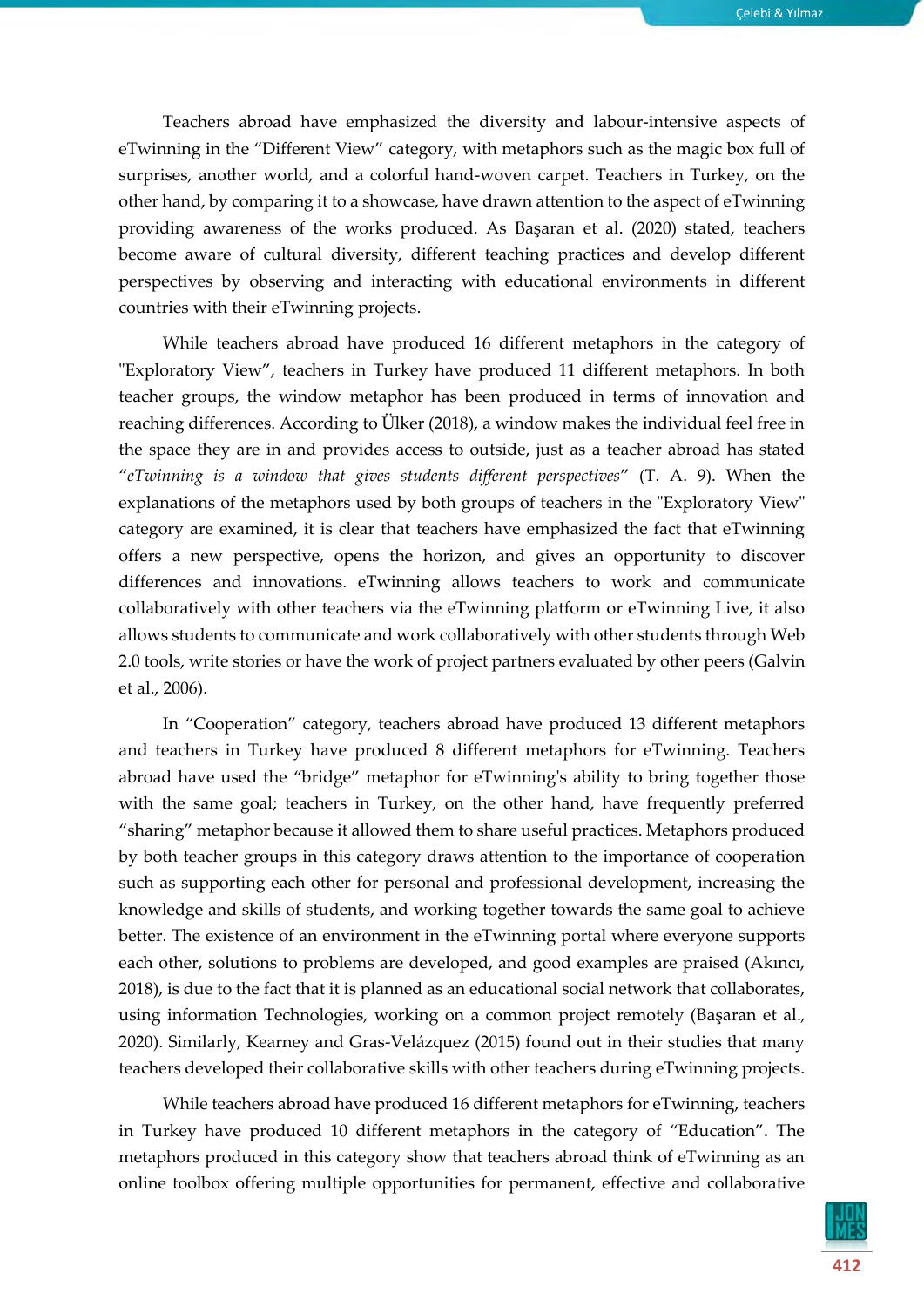learning. Teachers in Turkey, with the metaphors they have produced, on the other hand, emphasized the developmental feature of eTwinning, which increases their personal and professional knowledge, skills and attitudes, which constantly encourages research. A teacher in Turkey (T.T. 8) said, "*eTwinning, like school, develops people, encourages learning, research and cooperation*". In the study done by Gençtürk Erdem et al. (2021) it has been found that eTwinning, offering important opportunities for the development of learning and innovation skills which are becoming increasingly important in the 21st century, teachers' digital literacy skills develop as the time they are engaged in eTwinning activities increases (Avcı, 2021).

Teachers in Turkey have produced more metaphors in the "Values" category than the teachers abroad. This is due to the fact that societies differ in their perceptions of values due to some reasons like religion, beliefs, social and political structure, culture and history. On the other hand, in the category of "Emotionality", for which teachers abroad have produced more metaphors than teachers in Turkey all participants of the research have described eTwinning with similar metaphors like a source of happiness, a great feeling that makes them feel good, motivating, excitement and self-confidence. In short, during eTwinning projects, teachers experience positive emotional processes and their motivation levels increase (Güzel et al., 2010).

It has been found that all of the metaphors in the "Negative View" category, for which teachers abroad have not produced any metaphors, have been produced by teachers in Turkey. This result may be due to the fact that teachers in Turkey think that some eTwinners use eTwinning to make themselves more visible, and that some school principals force teachers produce eTwinning projects. As a matter of fact, as some other researchers have stated, teacher thoughts like eTwinning does not directly provide any benefits, the projects are not original, and some oppressive approaches of school principals like making it compulsory to do projects can negatively affect the views of teachers (Timur & İmer Çetin, 2017).

#### **RECOMMENDATIONS**

It is thought that the results of this study may guide new studies to be done in terms of revealing the eTwinning perceptions in the minds of teachers in Turkey and abroad. It is recommended to increase the number of users and the effectiveness of the eTwinning portal, which provides opportunities for meeting, cooperation and professional and personal development for the increasing number of educators and students.

It is also recommended to investigate the causes of negative perceptions towards eTwinning and carry out studies to eliminate those negative perceptions. It is may be beneficial to implement encouraging regulations so that more teachers from different fields can take part in eTwinning activities.

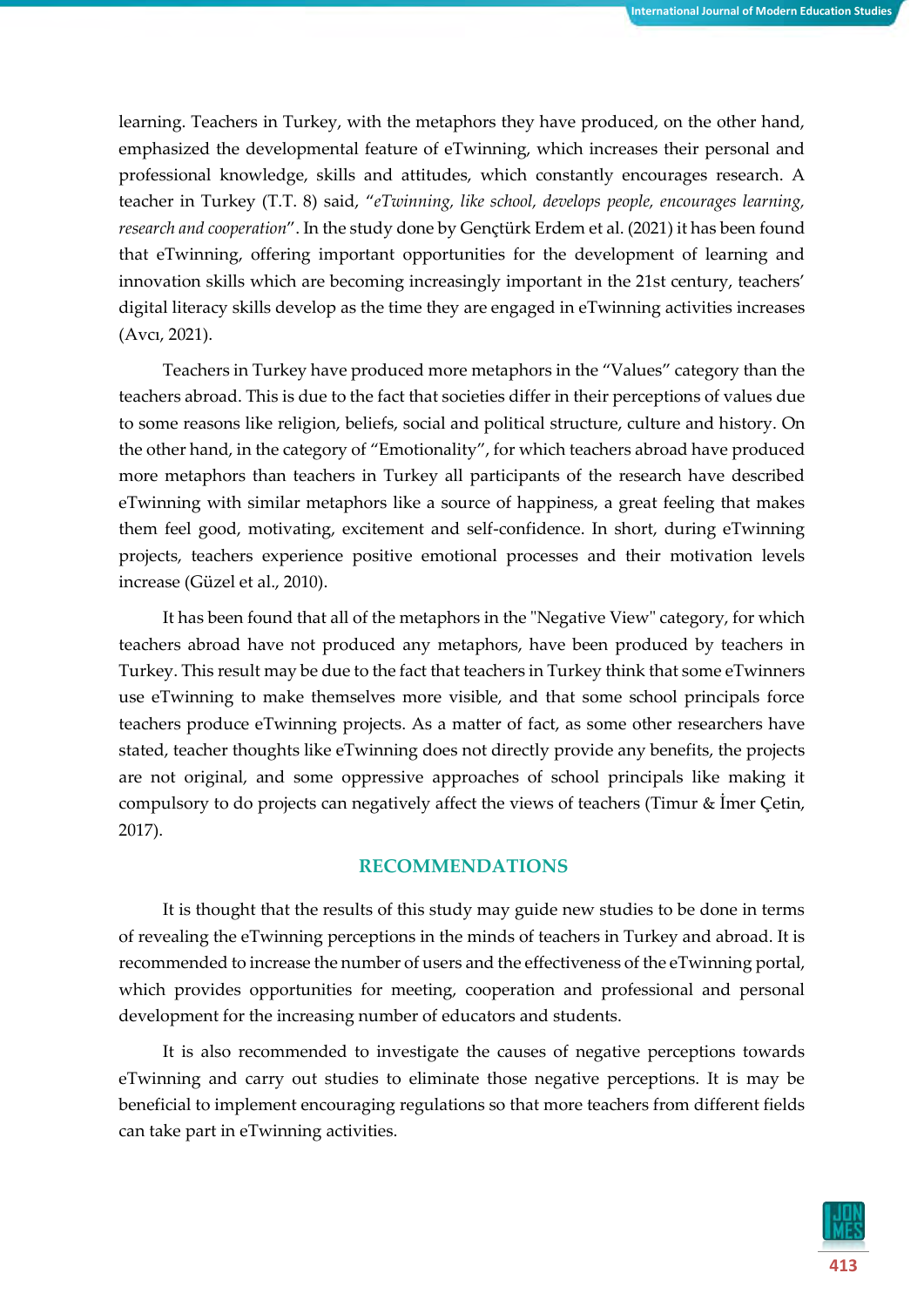In addition, the increase in comparative studies on different countries and societies will enable cross-cultural comparisons and benefit from different practices. In sum, increasing the number of eTwinning projects should be encouraged. In addition to information exchange in educational processes, it is thought that it may be beneficial for school principals to carry out eTwinning activities for the dissemination of positive practices in administrative processes.

#### **REFERENCES**

- Akdemir, A., S. (2017). eTwinning in language learning: The perspectives of successful teachers. *Journal of Education and Practice*, *8*(10), 182-190.
- Akıncı, B. (2018*). eTwinning proje uygulamalarının öğrencilerin yabancı dil becerileri ile öğretmenlik mesleki gelişimine katkısı (Bir eylem araştırması) [The contribution of etwinning project practices upon students' foreign language skills and the development of teaching profession (An action research)].* [Unpublished master's thesis], Mehmet Akif Ersoy University, Burdur.
- Avcı, F. (2021). Çevrim içi bir öğrenme ortamı olarak eTwinning platformuna ilişkin öğretmenlerin görüş ve değerlendirmeleri [Teachers opinions and assessments on the eTwinning platform as an online learning environment]. *Cumhuriyet Uluslararası Eğitim Dergisi [Cumhuriyet International Journal of Education]*, *10*(1), 1-22.
- Başaran, M., Kaya, Z., Akbaş, N., & Yalçın, N. (2020). Proje tabanlı öğretim sürecinde eTwinning faaliyeti'nin öğretmenlerin mesleki gelişimlerine yansıması [Reflection of eTwinning activity on teachers' professional development in project-based teaching process]. *Eğitim Kuram ve Uygulama Araştırmaları Dergisi [Journal of Education Theory and Practical Research]*, *6*(3), 373-392.
- Boddy, R., B. (2016). Sample size for qualitative research. *[Qualitative Market Research](https://www.emerald.com/insight/publication/issn/1352-2752)*, *19*(4), 426– 432, Doi: 10.1108/QMR-06-2016-0053
- Bradley, J. (1993). Methodological issues and practices in qualitative research. *The Library Quarterly: Information, Community, Policy, 63*(4), 431-449.
- Carlson, T., B. (2001) Using metaphors to enhance reflectiveness among preservice teachers. JOPERD, *72*(1), 49-53, Doi: 10.1080/07303084.2001.10605820
- Cavanagh S. (1997). Content analysis: Concepts, methods and applications. *Nurse Res*. *4*(3), (5- 16). Doi: 10.7748/nr.4.3.5.s2
- Costantino, T., E. (2008). Constructivism*.* In Given, L., M. (Editor), *The SAGE encyclopedia of qualitative methods* (116-119). USA: SAGE Publications.
- Dent-Read, C., H., & Szokolszky, A. (1993) Where do metaphors come from?, *Metaphor and Symbolic Activity, 8*(3), 227-242, Doi: 10.1207/s15327868ms0803\_8

Erasmus+. (n.d.). Turkey.: https://www.etwinning.net/tr/pub/community/countries/country.cfm?c=793

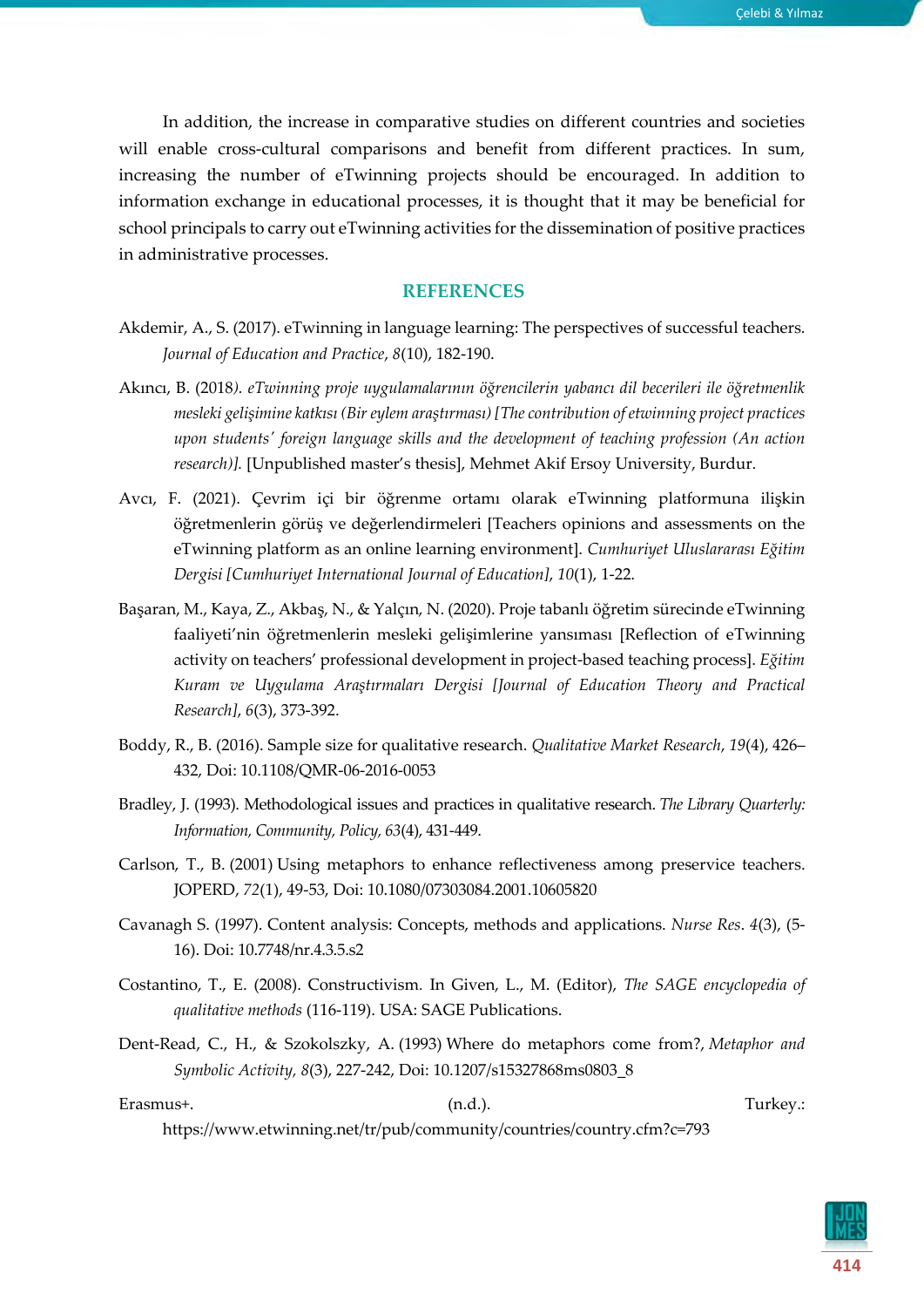- Galvin, C., Gilleran, A., Hogenbirk, P., Hunya, M., Selinger, M., & Zeidler, B. (2006). *Pedagogical Advisory Group: Reflections on eTwinning. Collaboration and eTwinning: Enrichment and added value of eTwinning projects*. Brussels, BE: eTwinning Central Support Service. http://files.etwinning.net/shared/data/etwinning/general/pag\_i.pdf
- Gajek, E. (2010). Social and cognitive constructivism in practice on the basis of eTwinning project in science. *Computer Based Learning in Science*, 41-47.
- Gençtürk Erdem, E., Başar, F.B., Toktay, G., Yayğaz, İ.H. & Küçüksüleymanoğlu, R. (2021). eTwinning projelerinin öğretmenlerin dijital okuryazarlık becerilerine katkısı [Contribution of eTwinning projects to digital literacy skills of teachers]. *International Journal of Social Sciences and Education Research*, *7*(3), 204-219. Doi: 10.24289/ijsser.901129
- Gibbs, R., W. (1999). Why many concepts are metaphorical. *Cognition*, *61* (3), 309-319. Doi: 10.1016/S0010-0277(96)00723-8
- Gilleran, A. (2019). *eTwinning in an era of change - Impact on teachers' practice, skills, and professional development opportunities, as reported by eTwinners.* Central Support Service of eTwinning-European Schoolnet, Brussels, http://files.eun.org/etwinning/etwinning\_in\_an\_era\_of\_change\_EN.pdf
- Guilherme, A., & Freitas, A., L., S. (2018). Discussing education by means of metaphors, *Educational Philosophy and Theory, 50*(10), 947-956, Doi: 10.1080/00131857.2016.1198250
- Güzel, H., Özdöl, M. F., & Oral, İ. (2010). Öğretmen profillerinin öğrenci motivasyonuna etkisi [The effect of teacher profiles on motivation of students]. *Selçuk Üniversitesi Sosyal Bilimler Enstitüsü Dergisi [The Journal of Selcuk University Social Sciences Institute]*, (24), 241- 253.
- Hsieh, H, -F., & Shannon, S., E, (2005). Three approaches to qualitative content analysis. *Patient Qualitative Health Research*, *15*(9), 1277-1288. Doi: 10.1177/1049732305276687
- Kearney, C., & Gras-Velázquez, À., (2015). *eTwinning Ten Years On: Impact on teachers' practice, skills, and professional development opportunities, as reported by eTwinners.* Central Support Service of eTwinning - European Schoolnet, Brussels, https://www.etwinning.net/eunfiles/eTwinningreport\_EN.pdf
- Leclerc, B, S. & Dassa, C. (2010). Interrater reliability in content analysis of healthcare service quality using Montreal's conceptual framework*. The Canadian Journal of Program Evaluation*, *24*(2), 81-101.
- Levine, P., M. (2005). Metaphors and images of classrooms. *Kappa Delta Pi Record*, *41* (4), 172-175. Doi: [10.1080/00228958.2005.10532066](https://doi.org/10.1080/00228958.2005.10532066)
- Licht, A., Pateraki, I., & Scimeca, S., (2020). *eTwinning Schools: towards a shared leadership approach-Quantitative and qualitative analysis of the eTwinning School practices*. Central Support Service of eTwinning- European Schoolnet, Brussels. http://files.eun.org/etwinning/eTwinning-report-2020\_Schools\_FULL.pdf

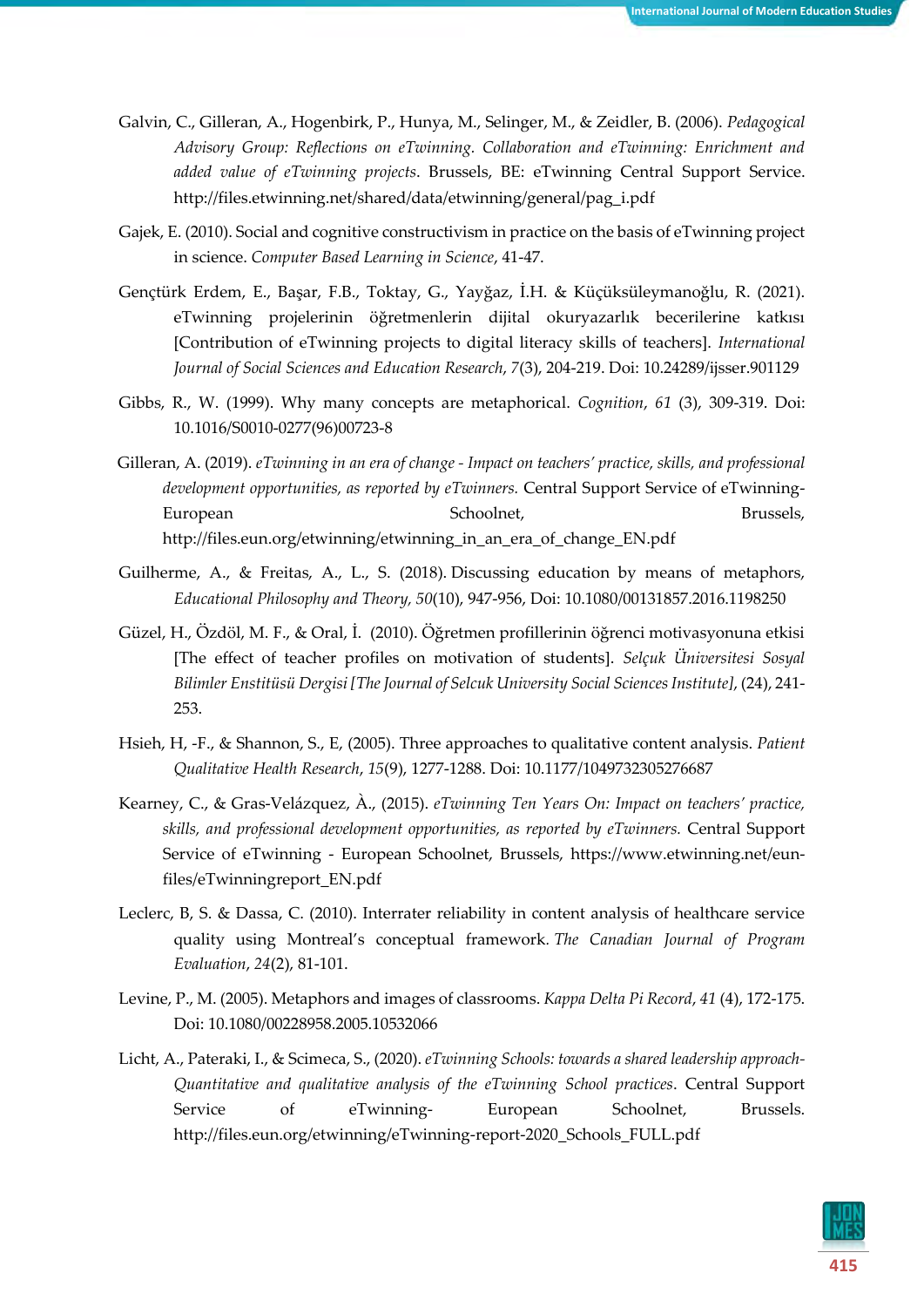- Marshall, M., N. (1996). Sampling for qualitative research. *Family Practice*, 13(6), 522– 526, Doi:10.1093/fampra/13.6.522
- Miles, M. B. & Huberman, A. B. (1994). *Qualitative data analysis* (2nd Ed.). CA: Sage Publications Inc.
- Ministry of National Education, (n.d.a), Proje nasıl başlatılır [How to start a project], http://etwinning.meb.gov.tr/proje-nasil-baslatilir/
- Ministry of National Education, (n.d.b) eTwinning'in faydaları [Benefits of eTwinning], http://etwinning.meb.gov.tr/etwinningin-faydalari/
- Moretti, F., Vliet, L., Bensing, J., Deledda, G., Mazzi, M., Rimondini, M., Zimmermann, C., & Fletcher, I. (2011). A standardized approach to qualitative content analysis of focus group discussions from different countries. *Patient Education and Counselling*, *82*(3), 420-428. Doi: 10.1016/j.pec.2011.01.005
- O'Connor, C., & Joffe, H. (2020). Intercoder reliability in qualitative research: Debates and practical gidelines*. International Journal of Qualitative Methods*, *19*, 1-13. Doi: 10.1177/1609406919899220
- Sandelowski, M. (1995). Focus on qualitative methods sample size in qualitative research. *Research in Nursing & Health*, *18*, 179-183. Doi: [10.1002/nur.4770180211](https://doi.org/10.1002/nur.4770180211)
- Timur, B. & İmer Çetin, N. (2017). Fen ve teknoloji öğretmenlerinin proje geliştirmeye yönelik yeterlikleri: hizmet içi eğitim programının etkisi [Science teacters' competencies towards developing project: The effect of in-service teacher education program]. *Ahi Evran Üniversitesi Kırşehir Eğitim Fakültesi Dergisi (KEFAD) [Journal of Kırşehir Education Faculty (JKEF)], 18*(2), 97-111.
- Tompkins, P., & Lawley, J. (2002). *The magic of metaphor.*http://www.cleanlanguage.co.uk/articles/articles/21/1/The-Magic-of-Metaphor/Page1.html
- Ülker, N. (2018). *Sanatta bir bakış, bir oluş ve bir eyleyiş mekânı olarak pencere metaforu [Window metaphor in art as observation, formation and performance space].* [Unpublished master's thesis], Işık University Sosyal Bilimler Enstitüsü, İstanbul.
- Velea, S. (2011). ICT in education: responsible use or a fashionable practice. The impact of eTwinning action on the education process. In *ICVL. Proceedings of the 6th International Conference on Virtual Learning. Bucharest: University of Bucharest Publishing House*.
- Yılmaz, F. (2019). *Dindarlık ve hoşgörü ilişkisi (Konya merkez ilçelerinde görev yapan öğretmenler örneği) [The relationship between religiosity and tolerance (A research on teachers working in the central districts of Konya)].* [Unpublished doctoral dissertation]. Necmettin Erbakan University, Konya.
- Zhou, D., & Heineken, E. (2009). The use of metaphors in academic communication: traps or treasures. *Iberica*, *18*, 23-42.